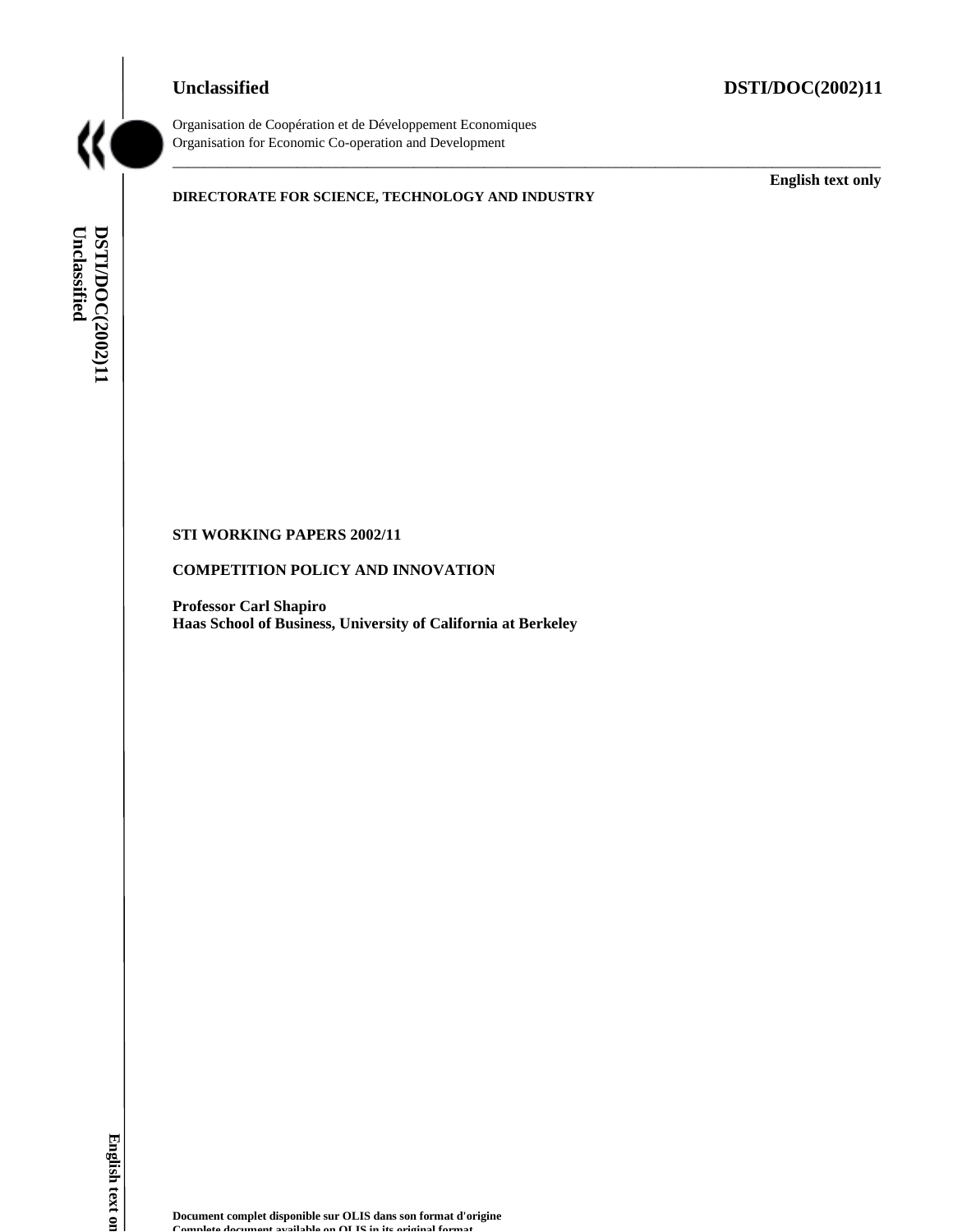#### **STI Working Paper Series**

The Working Paper series of the OECD Directorate for Science, Technology and Industry is designed to make available to a wider readership selected studies prepared by staff in the Directorate or by outside consultants working on OECD projects. The papers included in the series cover a broad range of issues, of both a technical and policy-analytical nature, in the areas of work of the DSTI. The Working Papers are generally available only in their original language – English or French – with a summary in the other.

Comment on the papers is invited, and should be sent to the Directorate for Science, Technology and Industry, OECD, 2 rue André Pascal, 75775 Paris Cedex 16, France.

The opinions expressed in these papers are the sole responsibility of the author(s) and do not necessarily reflect those of the OECD or of the governments of its Member countries.

*http://www.oecd.org/sti/working-papers* 

**Copyright OECD, 2002** 

**Applications for permission to reproduce or translate all or part of this material should be made to: OECD Publications, 2 rue André-Pascal, 75775 Paris, Cedex 16, France.**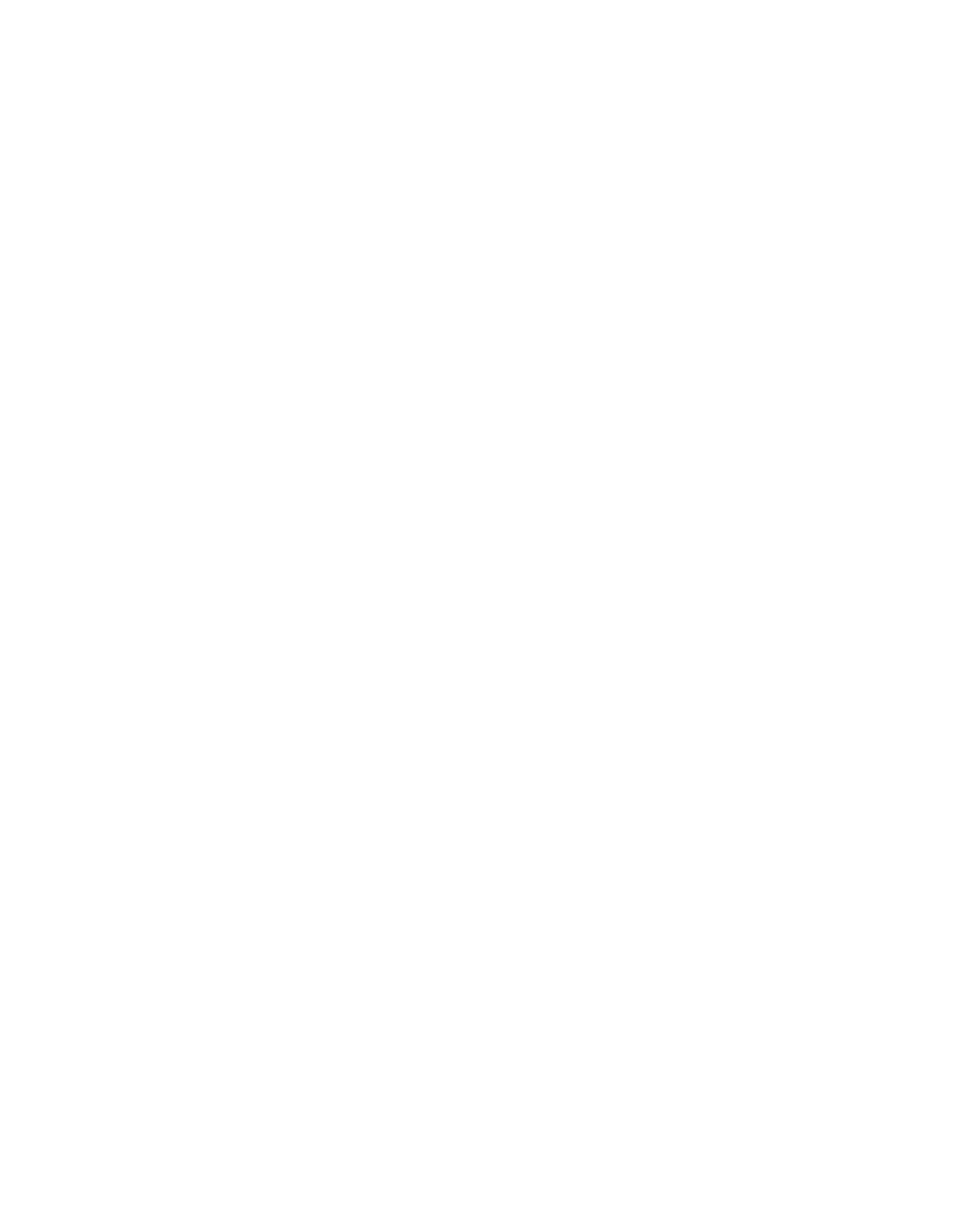#### **COMPETITION POLICY AND INNOVATION**

#### **Professor Carl Shapiro**

#### **Haas School of Business University of California at Berkeley**

 This paper seeks to improve understanding of the links between innovation and competition policy. It is intended to help OECD Member countries identify ways in which they can design and implement policies that best promote innovation while protecting against anti-competitive behaviour. Special attention is given to the need for firms to co-operate during the innovation process, *e.g.* by forming joint ventures and by engaging in co-operative standard setting activities, and the special challenges such co-operation poses for competition policy. The paper specifically addresses competition challenges that arise from inter-firm co-operation that aims to commercialise inventions, diffuse innovation more broadly throughout the economy, or extend and elaborate on existing technology. Although the economic principles articulated here apply across the entire economy, the paper focuses attention on the information and communications technology sector, where the opportunities for innovation are considerable, where collaboration has proven to be a central element of industry performance, and where a number of prominent competition policy cases have arisen. It relies extensively on US antitrust law and case law, but the underlying economic principles are the same around the world.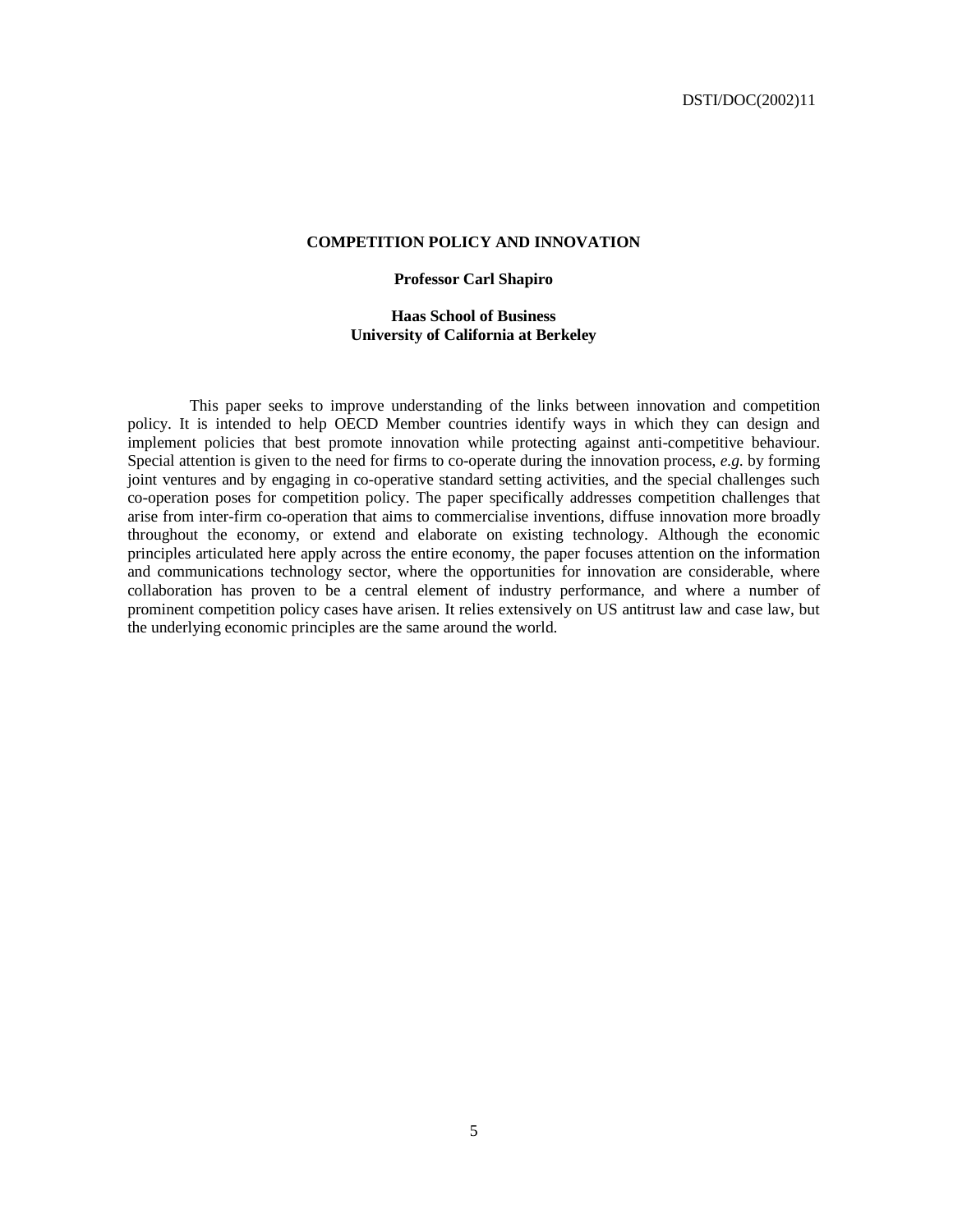#### **POLITIQUE DE LA CONCURRENCE ET INNOVATION**

#### **Professeur Carl Shapiro**

#### **Haas School of Business University of California at Berkeley**

 Ce papier a pour objectif de contribuer à une meilleure compréhension des relations entre innovation et politique de la concurrence afin d'aider les pays-Membres de l'OCDE à identifier des orientations pour la conception et la mise en œuvre de politiques de soutien à l'innovation tout en restreignant les pratiques anti-concurrentielles. Une attention spéciale est portée sur les besoins de coopération entre firmes au cours du processus d'innovation, à travers notamment la formation de joint ventures ou la détermination de standards communs, ainsi que sur les enjeux posés à la politique concurrentielle par la coopération technologique. Dans cette perspective, ce papier discute spécifiquement des enjeux liés à la concurrence que soulèvent les coopérations inter-firmes ayant pour objectifs la commercialisation des inventions, l'accroissement de la diffusion des innovations dans l'économie, ou encore l'élaboration à partir de technologies existantes. Bien que les principes économiques décrits s'appliquent à l'ensemble des activités économiques soumises à concurrence, ce papier porte plus particulièrement sur le secteur des technologies de l'information et des communications au sein duquel les opportunités d'innovation sont considérables, les collaborations ont montré leur rôle crucial pour la performance industrielle, et où un nombre conséquent de problèmes liés à la politique de la concurrence ont été soulevés. Il se base essentiellement sur la législation anti-concurrentielle et des cas de jurisprudence aux Etats-Unis mais les principes économiques sous-jacents demeurent les mêmes ailleurs.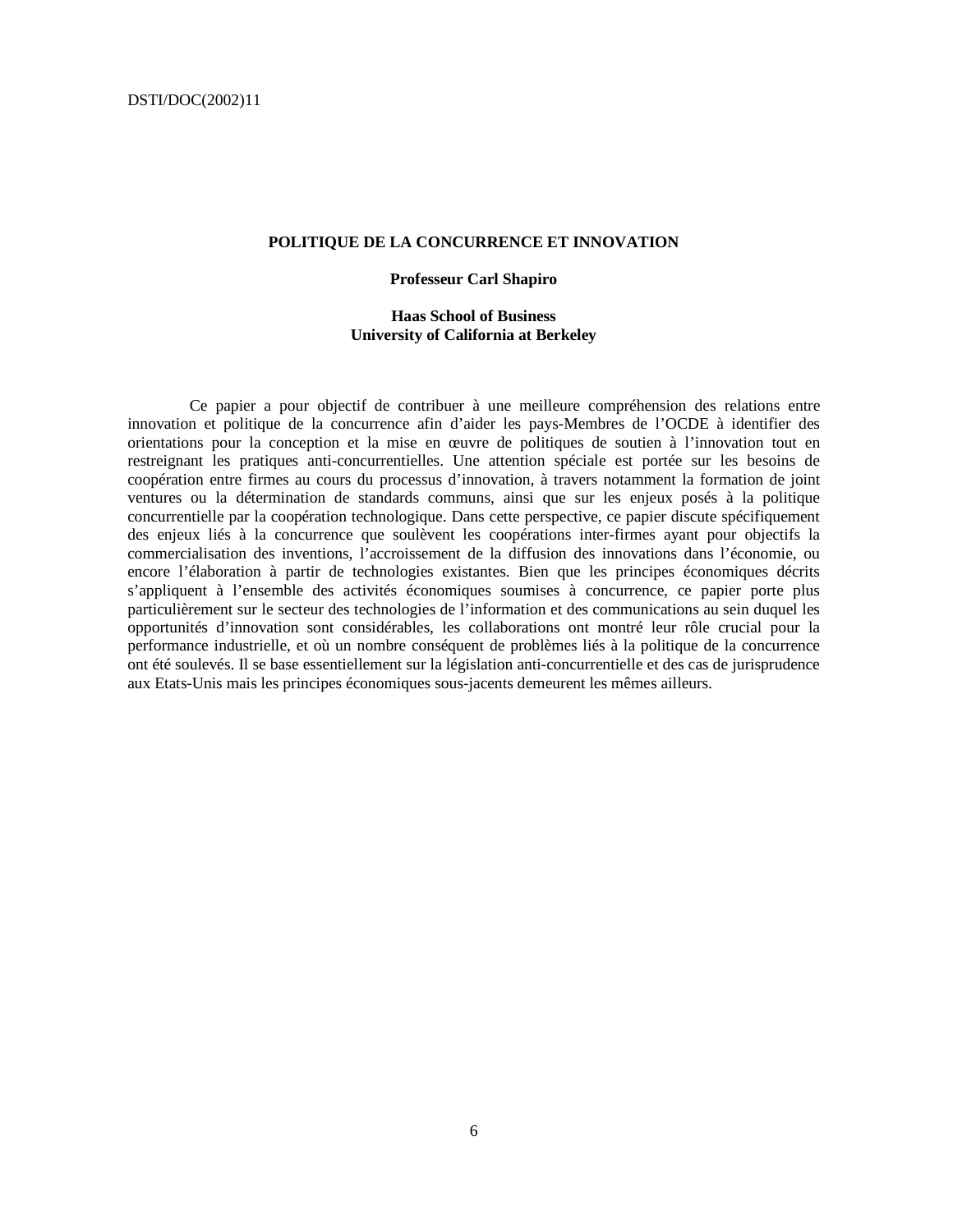# **TABLE OF CONTENTS**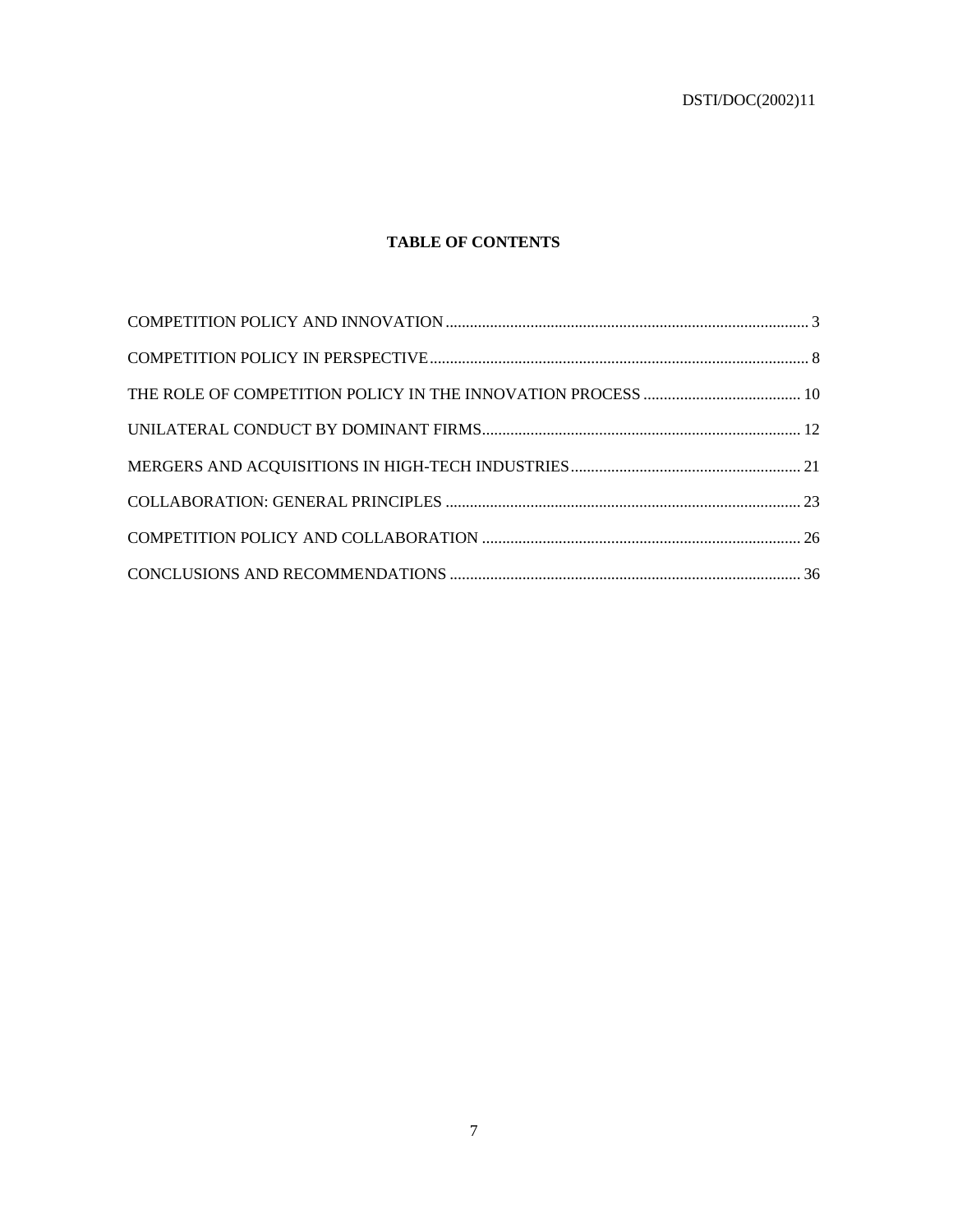#### **COMPETITION POLICY IN PERSPECTIVE**

 While competitive markets are no doubt important in fostering innovation, there should be no illusion that the marginal changes that Member countries might reasonably make to their competition policies in the foreseeable future are likely to be major drivers of economic growth or the rate of innovation, either by country or worldwide. Generally speaking, competition regimes are conducive to innovation and act gradually over time as companies learn new rules regarding licensing and collaboration, so dramatic effects in the short– or medium–term resulting from changes in competition policies are unlikely. Surely such policies as training of scientific and technical personnel, funding for basic research, the tax treatment of R&D expenditures, support for financial institutions that fund risky R&D activities, and the scope of intellectual property rights (IPRs) are more important drivers of innovation.

 The OECD has in fact identified these and other policies (such as new types of financing and the reform of science-industry relationships) that support growth based on innovation, especially regarding information and communications technology  $(ICT)^1$ . There is a substantial body of literature addressing the overall conditions that are conducive to innovation,<sup>2</sup> as well as a number of studies assessing how commercial firms appropriate the returns from their  $R&D$  activities.<sup>3</sup> This paper takes all of these considerations as background for the current discussion of competition policy.

 Understood in context, sound competition policy can complement the primary policy instruments noted above. Competition policy based on economic reasoning — rather than legal formalisms — does not fundamentally conflict with pro-growth and pro-innovation policies in these other areas. This is even true where intellectual property rights and antitrust appear to be at odds. Much of this paper is devoted to the perceived tension between intellectual property rights and competition policy — "perceived" because there is not necessarily an inherent or inevitable conflict between these two areas of law and policy.4

 $\frac{1}{1}$  See "Policies That Support Growth Based on Innovation and Information Technology," Chapter 4, in *A New Economy? The Changing Role of Innovation and Information Technology in Growth*, OECD, 2000.

<sup>2</sup> For one recent window into this literature, see Scott Stern, Michael Porter, and Jeffrey Furman, "*The Determinants of National Innovation Capacity*"*,* NBER Working Paper #7876, September 2000, available at www.nber.org/papers/w7876, which looks at the factors driving patenting by country. This study suggests that the following factors determine "national innovative capacity": R&D manpower and spending, extent of patent protection, openness to international trade, and funding of academic research by the private sector. Stern, *et al* find that there has been a convergence over the past 25 years among OECD countries in terms of their innovative capacity. See also Richard Nelson, ed., *National Innovation Systems: A Comparative Analysis*, Oxford University Press, 1993.

<sup>3</sup> A recent contribution is Cohen, Wesley M., Richard R. Nelson and John Walsh, (2000) "*Protecting Their Intellectual Assets: Appropriability Conditions and Why U.S. Manufacturing Firms Patent (Or Not)*," National Bureau of Economic Research, Working Paper #7552, February, available at http://papers.nber.org/papers/w7552. See, more generally, the NBER project on Industrial Technology and Productivity, at http://www.nber.org/sloan.

<sup>4</sup> Quite a few authors have previously addressed the interaction between Competition Policy and Intellectual Property Rights. See especially the OECD Roundtable on Competition Policy and Intellectual Property Rights, on which this paper is intended to build: http://www.oecd.org/daf/clp/Roundtables/IPR00.htm.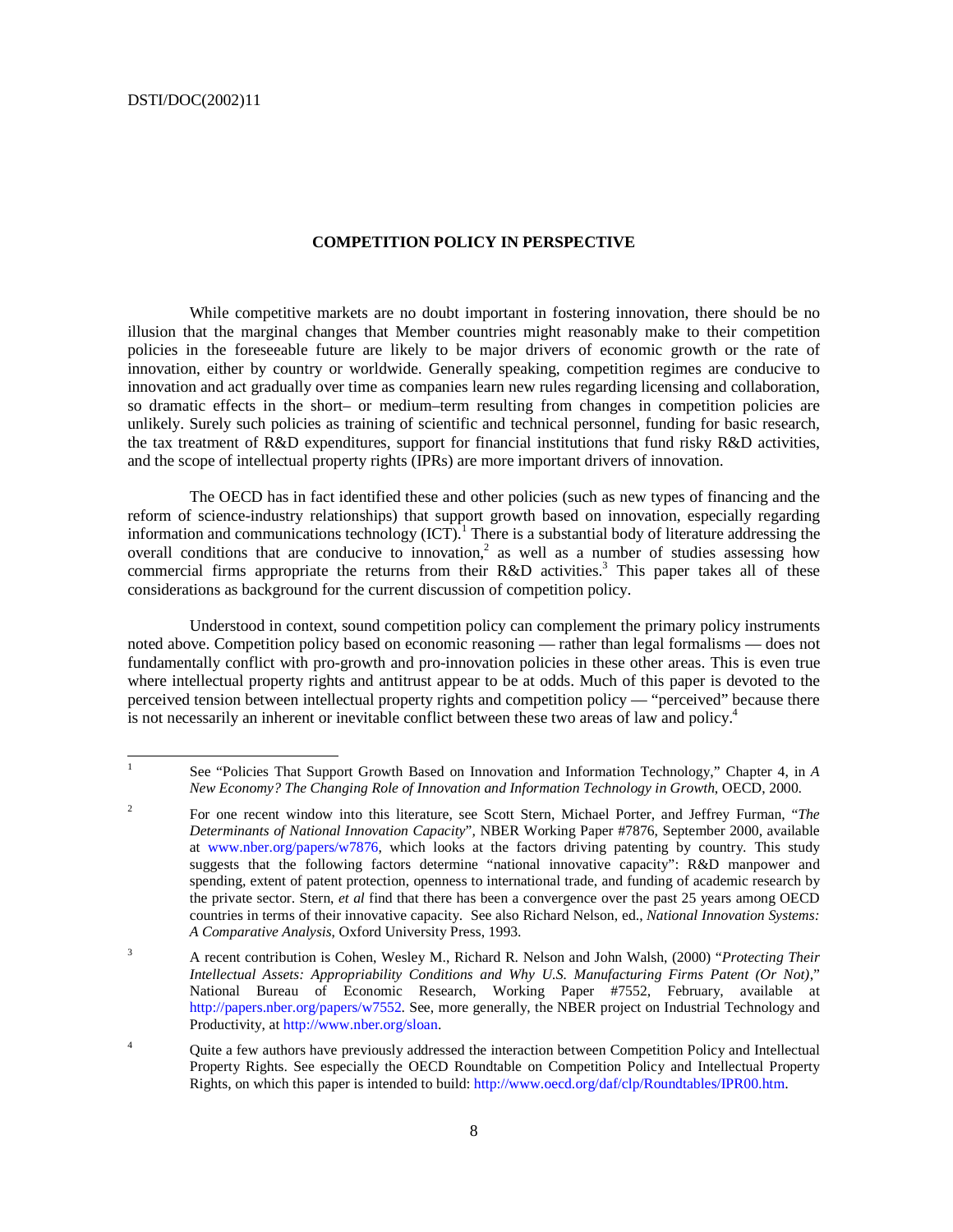Despite the importance of competition policy, arising from the fact that competition policy affects the very fabric of competition and business behaviour, this paper makes no *empirical* assertions regarding the relationship between specific antitrust policies (or other regulatory policies, for that matter) and rates of growth by country. Competition promotes innovation, in high-tech industries as in other industries, and the impressive performance of the US economy over the past decade reflects that linkage, but the paper does not make any effort to "prove" that link.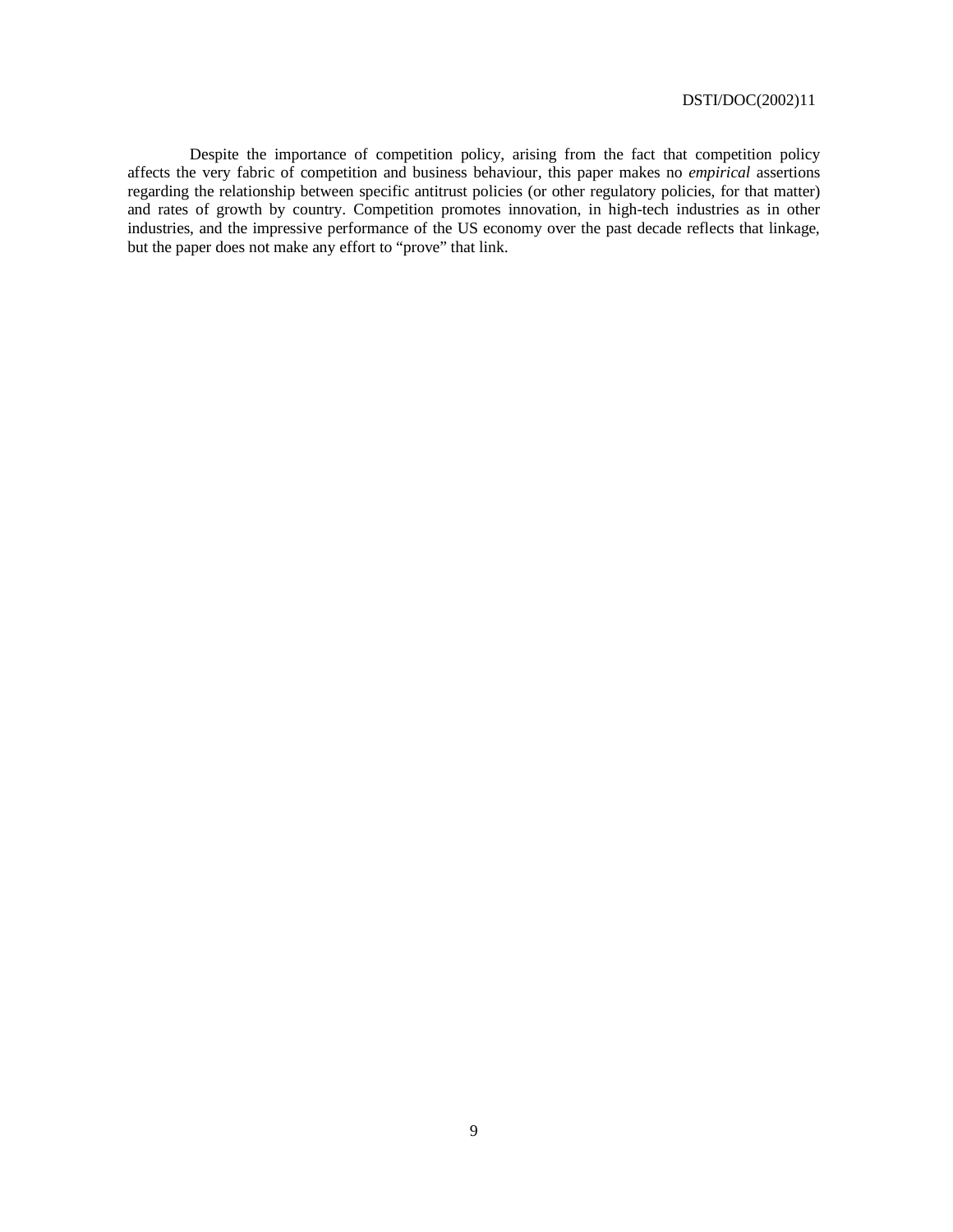#### **THE ROLE OF COMPETITION POLICY IN THE INNOVATION PROCESS**

 Where does competition policy enter into the innovation process? Competition policy plays a relatively modest role in basic research. After all, a great deal of basic research does not take place at for-profit companies. And basic research that is conducted in the private sector, especially research conducted unilaterally by a single entity, is generally not constrained by competition policy. To the extent that competition policy limits pure research activities, such constraints arise through limits on the ability of two or more companies to conduct joint research. As discussed below, competition authorities around the world have gone out of their way to communicate that they will not stand in the way of research joint ventures (RJVs) and other forms of collaboration at the research stage. In the United States, for example, legislation was passed expressly to ease antitrust limits on RJVs and limit private damage claims to single (*vs*. treble) damages when registered research joint ventures are involved. There are virtually no examples of joint research activities that have been blocked on antitrust grounds. All in all, the notion that basic research has elements of a public good, and thus is well suited for RJVs and industry consortia, is well accepted in antitrust circles. In particular, collaboration is accepted as the most appropriate way to conduct a range of so-called "pre-competitive" research, *i.e.* research that can effectively be used and shared by a number of industry participants, serving as a common base from which firms can later compete by developing their own specific products.

 Nor does competition policy directly play a very active or visible role in the process of invention.<sup>5</sup> In the United States, the Federal Trade Commission (FTC)/Department of Justice (DOJ) Guidelines for the Licensing of Intellectual Property ("IP Guidelines") talk about "innovation markets", but this mode of analysis can quite easily be seen as involving traditional issues of potential competition. Two examples should illustrate this point. First, the FTC has required divestitures in several merger cases where the merging parties were each developing pharmaceuticals in the same therapeutic category. These can best be seen as traditional horizontal merger cases in which the actual market competition was several years away, after the completion of clinical trials and after FDA approval of the drugs in question. Second, the DOJ or the FTC has found problems with various defence mergers where the merging parties were seen to have the most advanced capabilities in the development of certain military equipment or weapons. Again, these cases can easily be seen as potential competition cases: in five years, when the next major procurement in a given area will likely take place, the US Department of Defense expects that the two merging parties will offer important choices that will make procurement more competitive. In these cases, and others, mergers have been blocked or modified based on the "capabilities" of the merging parties, or based on their overlap in an "innovation market." Properly applied, this doctrine can spur innovation by making sure that independent research approaches are pursued and multiple paths to invention are kept open.

 The impact of competition policy on innovation is more pronounced in efforts to commercialise new science and technology, to diffuse innovations more broadly throughout the economy (whether or not

<sup>-&</sup>lt;br>5 Competition Policy can greatly influence the *incentives* for private firms to incur the costs necessary to produce inventions, but these impacts arise through rules limiting subsequent behaviour and returns during the commercialisation, diffusion and extensions phases of the innovation process. For example, mandatory licensing, discussed below, can reduce the returns to invention.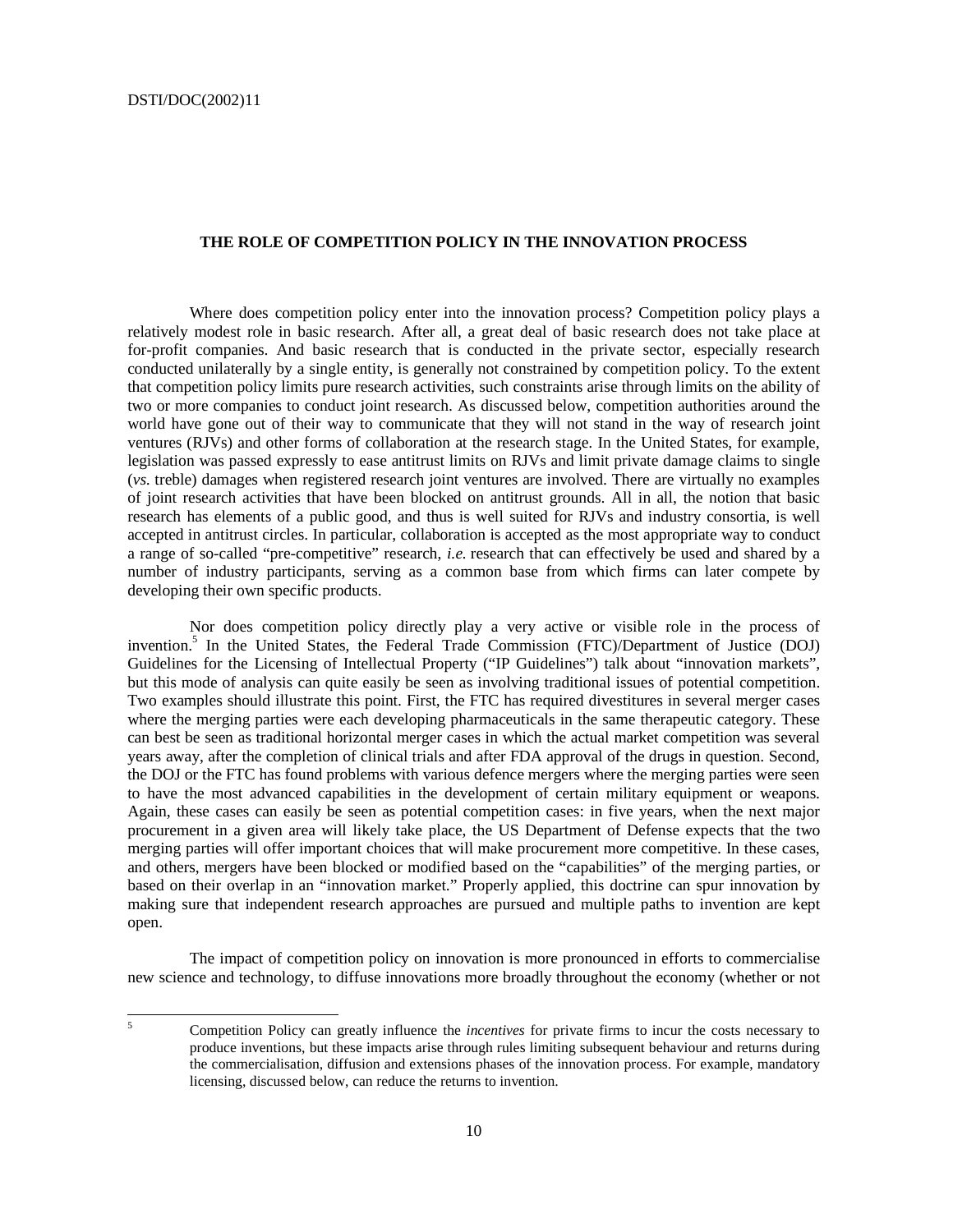they are based on new science and technology), and to extend, or build upon, existing inventions. It is during these processes that licensing, cross-licensing, patent pools, joint ventures, alliances, and mergers all come into play. These are processes in which intellectual property rights are asserted and can dramatically affect both the return to R&D and the actual pattern of adoption of new technologies.

 In the past several years, the United States, Canada, and Japan have all issued guidelines regarding licensing and intellectual property rights more generally. In the United States the "Guidelines for the Licensing of Intellectual Property" were issued by the DOJ and the FTC in April 1995.<sup>6</sup> In Canada, the "Intellectual Property Enforcement Guidelines" were issued in 2000.<sup>7</sup> In Japan, the "Guidelines for Patent and Know-How Licensing Agreements" were issued in July 1999.<sup>8</sup> Similarly, in 1996 the EU published Regulation No 240/96 concerning Technology Transfer Agreements.<sup>9</sup> These guidelines were a natural response to the rapidly growing significance of intellectual property as a source of competitive advantage, as a driver of competitive strategies, and as a key determinant of the conditions of entry into many markets. These various guidelines have served a very useful role in communicating to the business community the principles employed by competition officials in assessing a variety of business arrangements involving intellectual property.

 To track the role and impact of competition policy in these areas, this paper will now look at several of the major categories of commercial conduct that are constrained by competition policy.<sup>10</sup> First, it looks briefly at unilateral conduct by dominant firms, including refusals to license and the imposition of various restrictions in licenses. Next, it turns to mergers in industries experiencing rapid technological change. Third and most extensively, it considers various forms of collaboration, including joint ventures, standard setting, cross-licenses, and patent pools.

<sup>-&</sup>lt;br>6 See http://www.usdoj.gov/atr/public/guidelines/ipguide.htm.

<sup>7</sup> See http://strategis.ic.gc.ca/SSG/ct01992e.html.

<sup>8</sup> See http://www.jftc.go.jp/e-page/guideli/patent99.htm

<sup>9</sup> See http://europa.eu.int/eur-lex/en/lif/dat/1996/en\_396R0240.html. The EU is reviewing this regulation to assess its impact and effectiveness. See http://europa.eu.int/comm/competition/antitrust/others/.

<sup>&</sup>lt;sup>10</sup> This paper does not directly address price-fixing because the connection between classical price fixing and innovation is relatively indirect: competition on price for market share does stimulate firms to lower cost and improve quality, which fuels innovation, but this is just the general link between competition and innovation, nothing more direct or specific.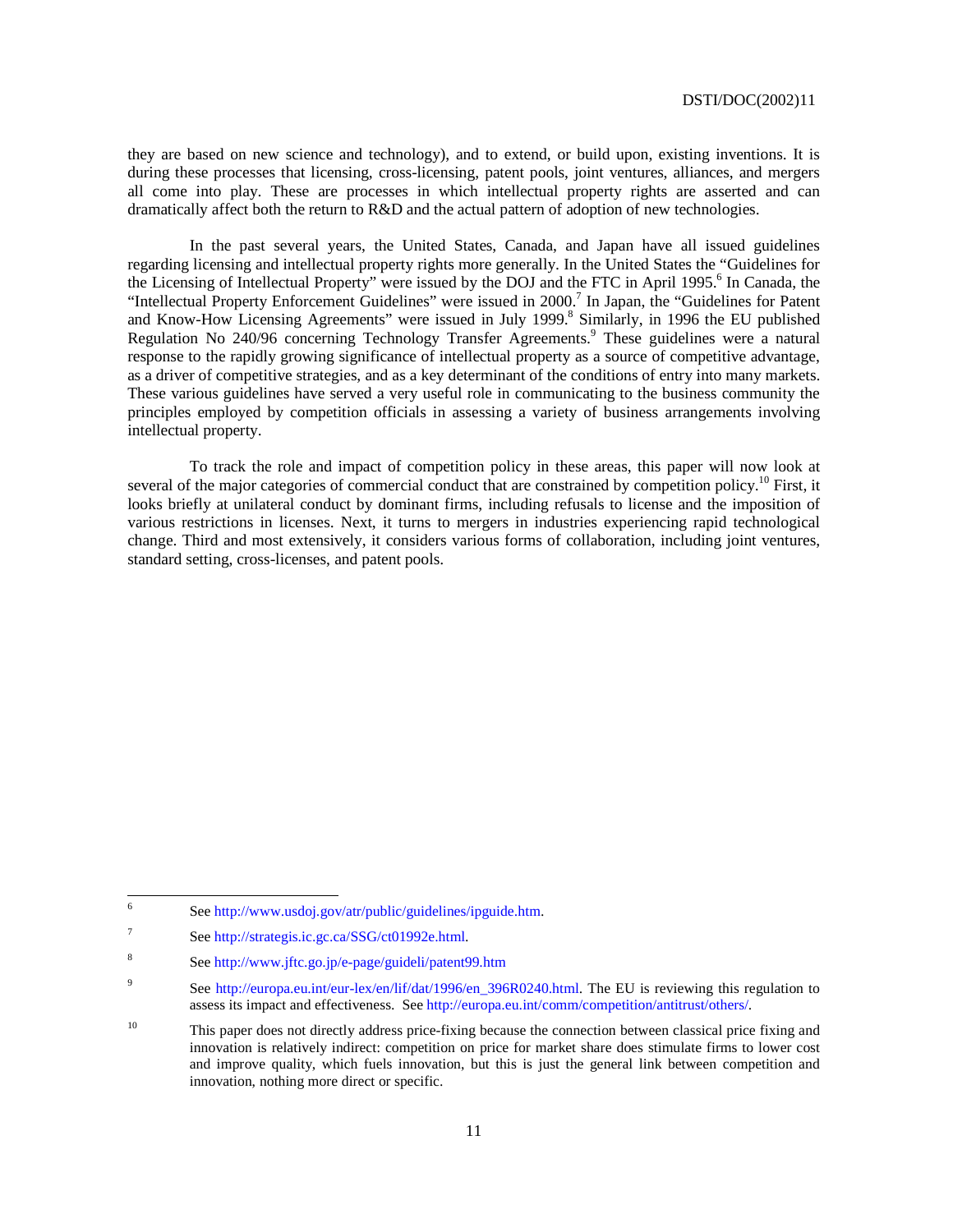#### **UNILATERAL CONDUCT BY DOMINANT FIRMS**

#### **Refusals to license**

 Although this paper is focused on collaboration, the legal treatment of unilateral conduct, in particular refusals to license intellectual property, is also important, both as it affects the ability of firms to appropriate returns to R&D, and as it determines the "threat points" that apply in negotiations between, *e.g*. patent holders and would-be licensees. Put differently, in order to understand how firms negotiate various collaborative arrangements — from straight patent licenses to joint ventures and patent pools one must first understand how competition will proceed, and how profits will be earned, if two or more firms *fail* to reach an agreement to collaborate.

 Intellectual property rights and competition policy are often thought to be at odds. This is generally incorrect: both policies have the same aim, namely to stimulate innovation and the subsequent commercialisation of technologies that ultimately benefit consumers. But there is indeed a genuine and inevitable *short-term* trade-off between promoting innovation and diffusion: there is a perpetual temptation in the short-run to tilt towards greater diffusion, even if this means circumscribing intellectual property rights. Competitors and/or consumers will typically welcome such shifts, whose true costs are only felt in the longer term as they come to affect incentives to conduct  $R&D$ .<sup>11</sup> This tension is most directly felt in the area of mandatory licensing of patents or copyrights. Since patents are explicitly intended to grant exclusive rights to new and useful inventions and thus to serve as barriers to entry, whereas copyrights have the narrower objective of protecting the *expression* of an idea but not the idea itself, the legal treatments of these two forms on intellectual property are distinct, and they are discussed separately below. For example, the "fair use" doctrine explicitly permits the limited use of copyrighted material without the rights holder's permission; there is no comparable doctrine regarding patents.

 In the United States, courts have generally been very wary of requiring firms, even dominant firms, to deal with their competitors. There are cases involving a duty to deal, sometimes referred to as the "essential facilities doctrine," but usually the duty is only triggered by a prior course of dealing.<sup>12</sup> One of the inevitable problems with imposing a duty to deal is that the courts tend to be drawn into the question of the *terms* on which the dealing must take place, *i.e.* the courts tend to become regulators of price and other terms and conditions of commercial relationships, which is hardly their comparative advantage. Likewise, plaintiffs seeking mandatory licenses typically argue that such licenses "will not be very costly for the patent holder" because the licensees are willing to pay a reasonable royalty. But this is a poor argument: the courts must determine what is "reasonable," and if the so-called "reasonable royalty" indeed would

 $11<sup>1</sup>$ 

Note that any *ex post* strengthening of intellectual property rights already granted will tend to discourage diffusion without having any direct effect on innovation. For this reason, moves such as lengthening the term of copyright protection long after the affected works were created are undesirable.

<sup>&</sup>lt;sup>12</sup> See, for example, the Supreme Court's decision in the Aspen Skiing case, Aspen Skiing Co. vs. Aspen Highlands Skiing Corp., 472 U.S. 585 (1985) in which the larger ski resort was required to continue to offer joint tickets with its smaller rival.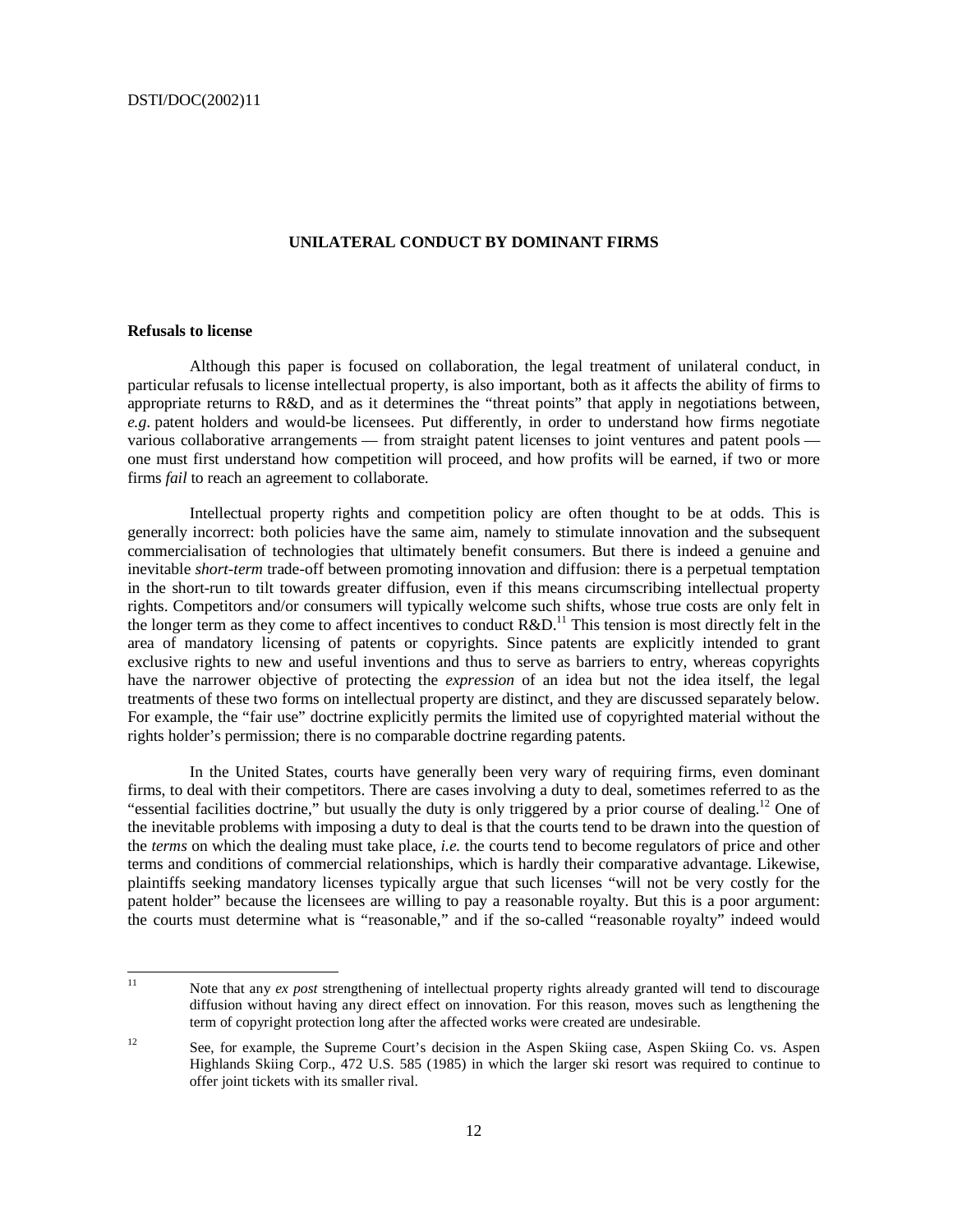make the patent holder whole, it should be easy for the licensee to convince the patent holder to license on a *voluntary* basis.

#### *Patents in the United States*

 The reluctance of US Courts to impose a duty to deal has been especially strong when intellectual property rights, especially patents, are involved, making mandatory licensing extremely rare. One widely noted exception was the *Kodak* case in the Ninth Circuit Court of Appeals.13 In the *Kodak* case, Kodak refused to sell spare parts to independent service organisations seeking to service Kodak micrographics equipment and Kodak copiers. Kodak argued on appeal that it had an absolute right to refuse to sell its *patented* parts. The Appeals Court ruled that Kodak's assertion of patent rights was "pretextual", and upheld the jury finding that Kodak's refusal to sell these parts had been an illegal act of monopolisation of the service business for Kodak equipment. There should be no doubt that rulings along these lines erode patent rights and tend to reduce the return on conducting  $R&D.<sup>14</sup>$ 

 One reason the *Kodak* case has been so heavily criticised is the tortured legal standard adopted by the Court: a company can refuse to license if its intention was to exert its valid patent rights, but not if its intention was to merely get a return on its R&D investment or to exclude rivals. This standard is, in many ways, both economic nonsense and unworkable in practice. Many companies apply for patents precisely to have the right to (at least threaten to) exclude competitors (from infringing), and precisely to capture a return on the R&D that led to the patents. The *Kodak* case is a good example of legal formalisms triumphing over economics and common sense.

Fortunately, the impact of the *Kodak* case, unique to begin with,<sup>15</sup> is now limited by other, conflicting opinions. Most notably, last year in the *Xerox* case, the appeals court responsible for patents, the Federal Circuit, issued a strongly-worded opinion granting patent holders a broad right to refuse to license their patents, regardless of the competitive consequences.<sup>16</sup> The case is especially striking as it involved basically the same practice, and even the same markets, as the *Kodak* case. Xerox, like Kodak, refused to sell its patented parts to independent service organisations seeking to service Xerox copiers. The Federal Circuit ruled that Xerox had an absolute right to refuse to license its patents or sell its patented parts to its rivals. The Xerox Court was very clear that "absent exceptional circumstances, a patent may confer the right to exclude competition altogether in more than one antitrust market." The Xerox Court held that the patent holder's subjective intention in refusing to license its patent is irrelevant.

 $13$ 13 Image Technical Services, Inc. vs. Eastman Kodak Company, 125 F. 3d 1195, 1201 (9th Cir. 1997).

<sup>14</sup> An ironic aspect of the *Kodak* case is that Kodak was the entrant and challenger in the copier market, going against the much larger and more established Xerox. Part of Kodak's entry strategy was to offer discounts on equipment and gain a return on investment in part from profit margins on parts and service. To the extent that imposing a mandatory duty to sell patented parts disrupts this type of entry strategy, both innovation and competition are adversely impacted. The author served as an expert witness for Kodak in this case.

<sup>&</sup>lt;sup>15</sup> The Kodak court itself stated that it could find "no reported case in which a court ha[s] imposed antitrust liability for a unilateral refusal to sell or license a patent."

<sup>&</sup>lt;sup>16</sup> Independent Service Organisations Antitrust Litigation, US 203 F.3d 1322 (Fed.Cir. 2000). The Federal Circuit did make it clear that enforcement of invalid patent rights, or sham litigation using patents, could violate the antitrust laws.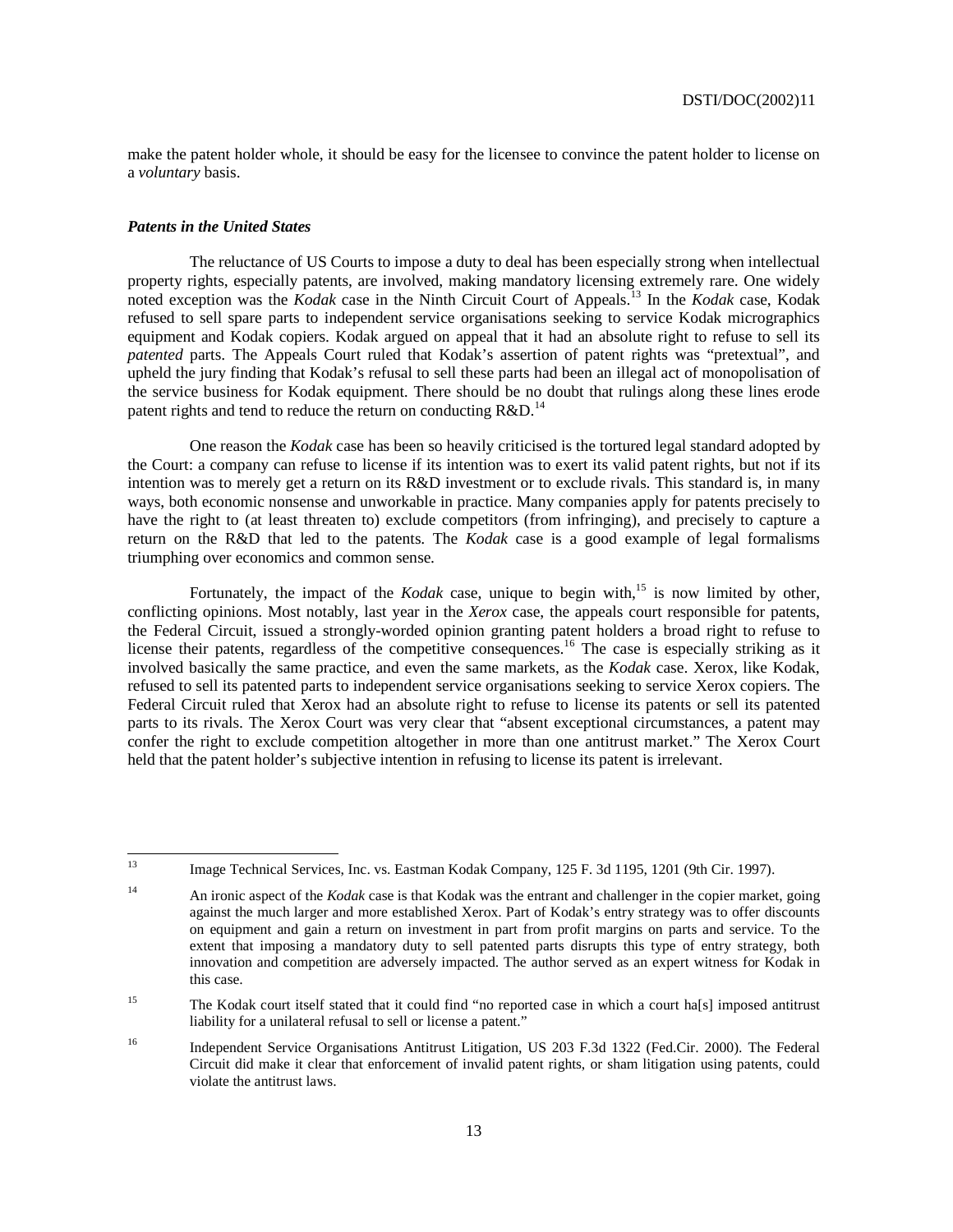#### *Copyrights in the United States*

 The situations under which copyright owners are required to grant licenses to their copyrighted works are also somewhat unclear. US Courts have tended to take the view that copyrights are not necessarily intended to give broad market control to their owners. Fair use doctrine, which defines conditions under which copyrighted material can be used without the necessity of obtaining permission (and, thus, paying royalties) from the holder of the copyright, also can be applied. For example, in the famous Borland v. Lotus case, Borland sought to use certain aspects of the Lotus 1-2-3 spreadsheet software program to make it easier for users to switch from Lotus 1-2-3, then the dominant spreadsheet program, to Borland's rival Quattro-Pro spreadsheet program. Ultimately, Borland's use of certain aspects of the Lotus user interface was ruled legal under a fair use doctrine.

 The issue of how to treat copyrighted interfaces has come up repeatedly, and will surely arise in the future. These cases are not so much about "mandatory licensing" of intellectual property as, rather, about the proper scope of intellectual property rights. One of the most extensive discussions of a unilateral refusal to license copyrighted software was in the *Data General* case in the First Circuit Court of Appeals.<sup>17</sup> In this case, Data General was accused of maintaining its monopoly in the market for the service of Data General computers by unilaterally refusing to license certain diagnostic software to Grumman and other competitors. In *Data General,* the court established as a legal standard that "while exclusionary conduct can include a monopolist's unilateral refusal to license a copyright, an author's desire to exclude others from use of its copyrighted work is a presumptively valid business justification for any immediate harm to consumers." The *Data General* court explicitly held that while the "essential facility" doctrine could *not* be used to mandate the licensing of patents, copyright holders were not legally immune from challenges — and thus the potential of mandatory licensing — under this doctrine.

#### *Copyrights in Europe*

 Two cases indicate that owners of copyrights in Europe are more likely to be found to have acted anti-competitively by simply refusing to license their copyrights than would their US counterparts.<sup>18</sup>

The first case is the 1995 Magill case decided by the European Court of Justice.<sup>19</sup> In Magill, a number of television stations in the United Kingdom and Ireland published their own weekly guides to their programs. When Magill attempted to publish a comprehensive weekly guide, the stations asserted copyright protection for their program information. The Court found these refusals illegal under Community law. The Court based its decision on a finding that the refusals prevented the appearance of a new product (the comprehensive weekly guide) for which there was potential consumer demand. Although the Court suggested that the facts of the *Magill* case were unusual and thus that the duty to license would

 $17<sup>17</sup>$ Data General Corp. vs. Grumman Systems Support Corp., 36 F.3d 1147 (First Circuit, 1994).

<sup>&</sup>lt;sup>18</sup> These two cases are not the only ones relevant in the EU; they merely are the most visible and most recent. More than a decade ago the *Volvo* case clearly established the possibility of compulsory licensing: "the exercise of an exclusive right by the proprietor of a registered design in respect of car body panels may be prohibited by Article 86 if it involves, on the part of an undertaking holding a dominant position, certain abusive conduct such as the arbitrary refusal to supply spare parts to independent repairers, the fixing of prices for spare parts at an unfair level or a decision no longer to produce spare parts for a particular model even though many cars of that model are still in circulation…" See *Volvo AB v. Erik Veng (U.K.) Ltd.* (238/87), [1988] E.C.R. 6211, [1989] 4 C.M.L.R. 122, C.M.R. 14498.

<sup>&</sup>lt;sup>19</sup> See the Judgment of 6 April 1995, Joined Cases C-241/ P and C-242/91 P, RTE and IPC v. Commission. This case grew out of a 1988 decision by the European Commission and a 1991 decision by the Court of First Instance.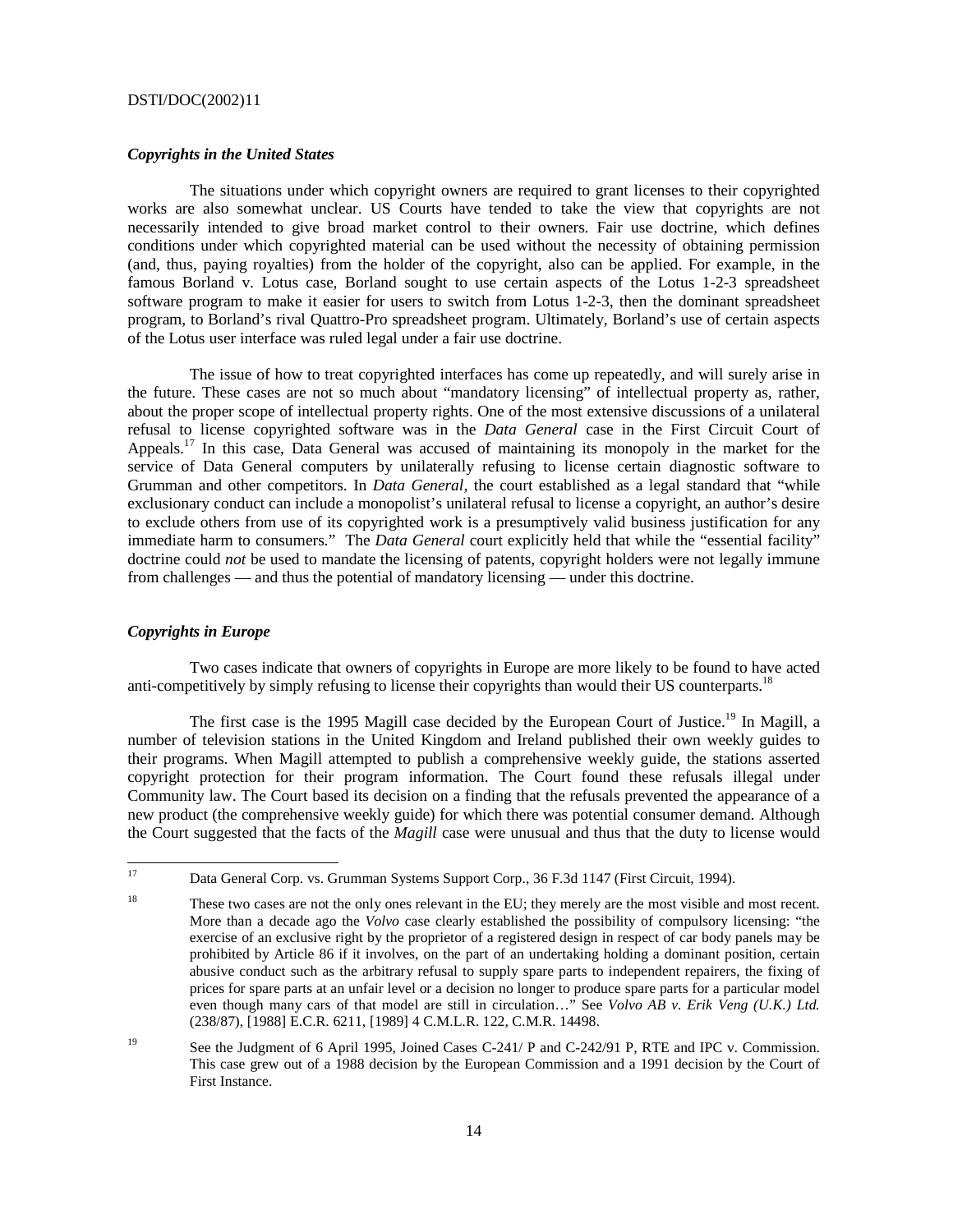only arise in exceptional circumstances, the fact is that the underlying economic pattern described was *not*  exceptional in situations where a copyright holder and a potential licensee fail to agree on licensing terms. If the "new product" does not compete with existing products, we would expect voluntary negotiations over a copyright license to bear fruit. If the "new product" does compete against the copyright holder's existing offerings, then a mandatory license would presumably reduce the return to the creative efforts that led to the copyright in the first place. A more satisfactory result would be to decline to grant copyright protection to mere listings of information, or, for example, for arbitrary interface specifications that do not reflect meaningful creative efforts.

 The second case involves IMS Health, a world leader in providing data on pharmaceutical products. In March 2001 the European Commission stated its preliminary intention to require IMS Health to offer a license to its copyright on the data structure IMS Health uses for its data in Germany.<sup>20</sup> According to the European Commission, "The statement of objections concludes that the refusal in question is a *prima facie* abuse of a dominant position within the meaning of Article 82 of the European Treaty."21 Since this principle is not limited to *interface information*, the IMS Health case again raises the prospect of a direct conflict between the principles of copyright protection (as a means of rewarding creative efforts) and competition policy as practised at the European Commission.

 A more coherent approach might be to circumscribe copyrights — either by limiting the type of information subject to copyright protection or by expanding the scope of "fair use" — rather than to grant them more broadly and then impose mandatory licensing. This is one instance of a general rule that can be used for policy making: grant well defined intellectual property rights, and then let the owners of those rights exercise them (unilaterally) without fear of antitrust liability. If the balance needs to be struck more towards diffusion and less towards invention, then the intellectual property rights should be trimmed back rather than mandatory licensing imposed.<sup>22</sup> Among other advantages, this approach relieves the Courts of the task of determining what are "reasonable" licensing fees when such licensing is mandated.

#### *Looking ahead*

 It seems likely that the boundary between copyright and competition policy will become more important in the near future, given the importance of copyright protection in the software industry and in the entertainment industry more generally (from music and movies to computer and video games). Software is surely the trickiest area, if nothing else because of the importance of software interfaces. For example, the disclosure of Application Program Interfaces (APIs) has been a central issue in the remedy phase of the Microsoft antitrust case. In the Microsoft case, APIs are the interfaces that applications use to call upon the operating system to obtain services from the operating system. By giving superior API information to its internal developers of applications, such as Microsoft Office, Microsoft has the ability to advantage its applications developers over third-party developers of applications. More generally, antitrust issues are likely to arise when software companies controlling a "platform" favour their own internal developers writing software that runs on that platform. Such favouritism can occur through the selective disclosure of interface information, which can include the quantity, quality, and timing of such disclosure.

 $20<sup>°</sup>$ See European Commission announcement regarding IMS health, 14 March 2001, available at http://europa.eu.int/rapid/start/cgi/guesten.ksh?p\_action.gettxt=gt&doc=IP/01/365|0|RAPID&lg=EN.

<sup>&</sup>lt;sup>21</sup> On 26 October 2001, the Court of First Instance of the European Communities suspended the operation of the Commission's decision pending its judgement on the appeal against the decision. Further information about the IMS Health case can be found at: http://europa.eu.int/comm/competition/antitrust/cases/2001/ under "1.1 Published Decisions;" the IMS Health Decision is dated 7 March 2001.

<sup>&</sup>lt;sup>22</sup> As discussed below, there are many dimensions on which IPRs can be trimmed back, not only the length or breadth of patent or copyright protection.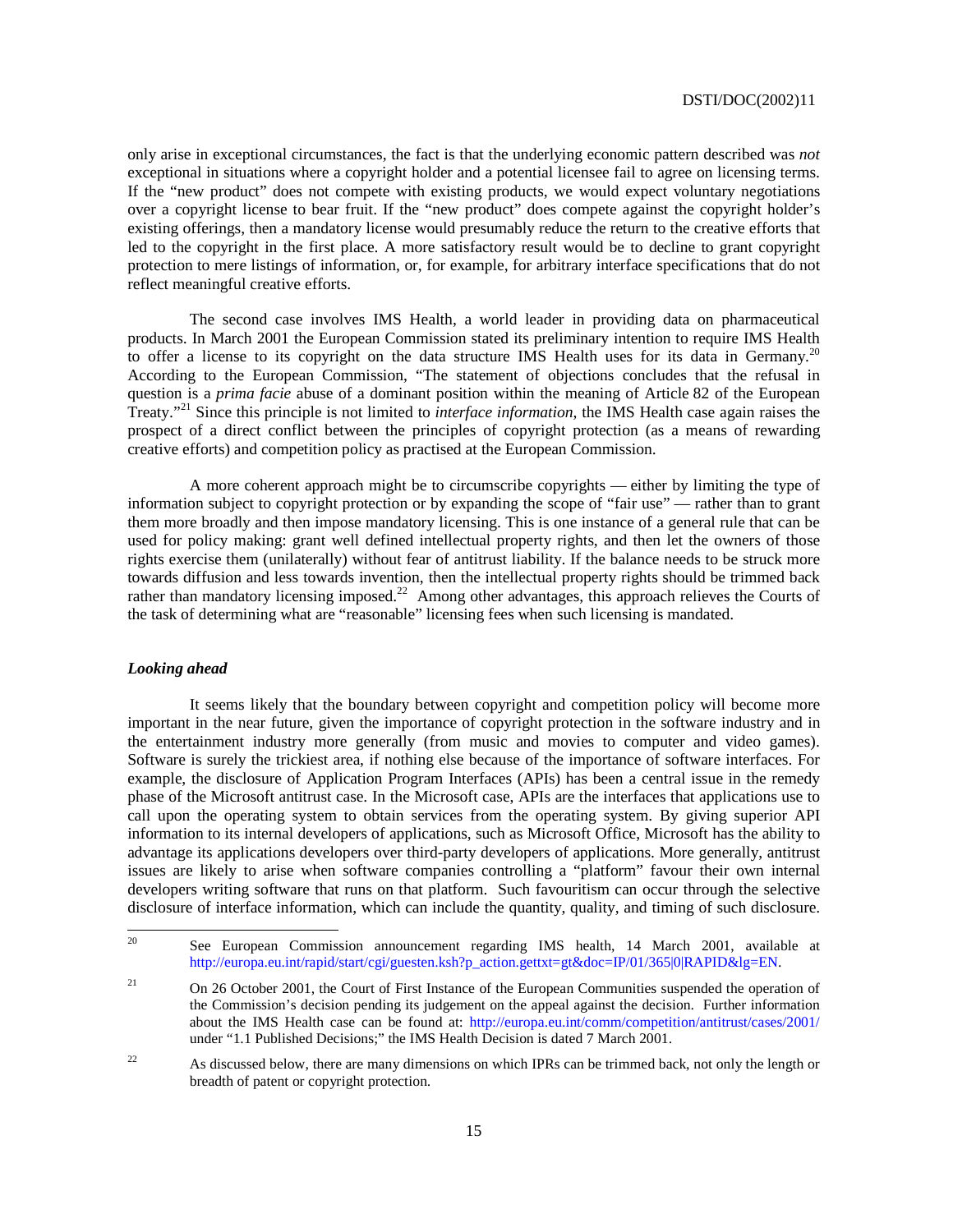Similar disclosure and interface issues can arise when a dominant provider of a key piece of infrastructure software introduces new versions of its software and other companies claim that the new interfaces are less "open" than older interfaces, or are "biased" towards the original company's complementary products.

 There should be no illusion that mandatory licensing "only" affects a few holders of patent or copyrights who have acted in an exclusionary manner by refusing to license their intellectual property. License negotiations take place in the shadow of possible mandatory licensing — so the impact of mandatory licensing far exceeds the actual cases where mandatory licensing is decreed. The impact extends to many other licensing situations and thus affects longer-term innovation incentives. Certainly in the United States, where antitrust liability in private cases imposes treble damages, the awareness of the Kodak case in the antitrust counselling community has been considerable. Either the case will have little impact — if companies can simply learn to justify a refusal to license based on patents rather than return to R&D — or the case will have an adverse impact on innovation.

#### **Licensing restrictions**

 A much richer set of competition issues arises when looking at various licensing *restrictions* or *conditional* licenses. In the United States and the EU there remains some genuine uncertainty about the precise antitrust limits imposed on patent holders when they structure licenses that they choose to offer. While these issues potentially arise whenever intellectual property is involved, they take on added importance and urgency in the information technology sector for four inter-related reasons: (*i*) rapid technological change: information technology is experiencing especially rapid technological progress, so the returns to innovation are crucial to market performance; (*ii*) importance of interfaces: to deliver value to customers, information technology typically requires a variety of technologies or products to work in concert, and this in turn requires significant licensing of patents, copyrights, and trade secrets, including licenses to use interfaces to interoperate; (*iii*) complex technologies: the increased number of patents, and the increased propensity to patent have created a "patent thicket" that often requires firms to obtain multiple licenses in order to obtain the freedom to design their products and bring them to market free of serious patent infringement claims; and (*iv*) hold-up and opportunism: since no disclosure is required when a patent application is filed<sup>23</sup>, companies introducing new products that incorporate state-of-the-art technology may find that they are unwittingly infringing on patents issued after their product design decisions were made and significant resources were sunk in developing the new product.<sup>24</sup>

#### *Some general principles*

 The Federal Circuit stated in the *Xerox* case (cited above) that "In the absence of any indication of illegal tying, fraud in the Patent and Trademark Office, or sham litigation, the patent holder may enforce the statutory right to exclude others from making, using, or selling the claimed invention free from liability under the antitrust laws." Critics have faulted the Federal Circuit for confining antitrust concerns to this short list of conduct. Certainly, there are provisions in patent licenses other than tying restrictions that can harm competition and go beyond the scope of the patent grant; for example, a requirement that licensees refuse to deal with the patent holder's competitors could stifle competition. Those various restrictions are discussed below.

 $23$ When a patent application is filed in the Unites States only, the applicant may ask the USPTO not to publish the application prior to granting the patent.

<sup>&</sup>lt;sup>24</sup> These issues are discussed at length in Carl Shapiro, "Navigating the Patent Thicket: Cross Licenses, Patent Pools and Standard Setting," in *Innovation Policy and the Economy*, Adam Jaffe, Joshua Lerner, and Scott Stern, eds., National Bureau of Economics, 2001.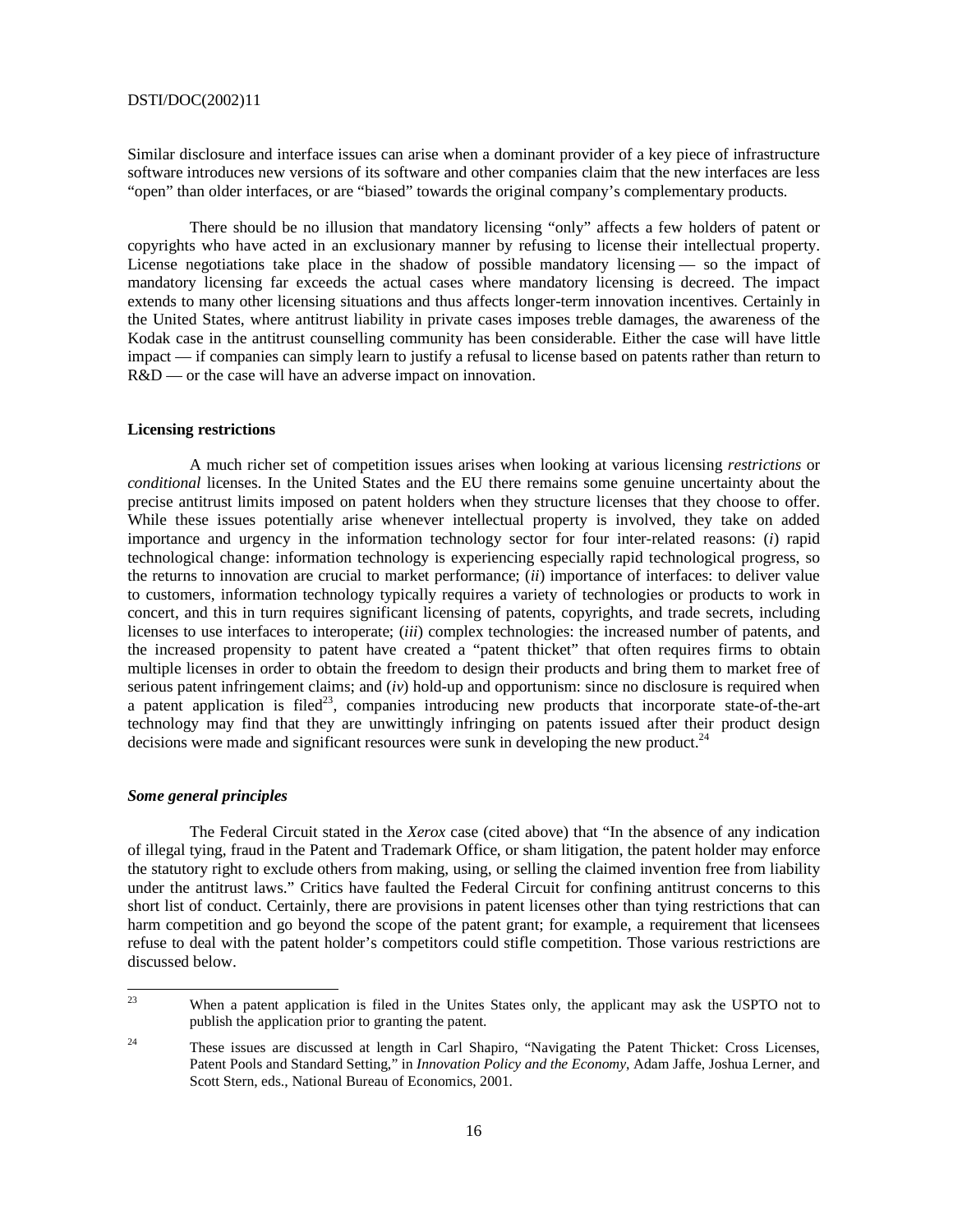First, one must recognise the principle that *conditional licenses* can have effects on competition which are quite distinct, and potentially more harmful, than *unconditional refusals to license*. Even if one adopts the approach advocated above, namely that patent holders should have the right to keep their inventions to themselves and refuse to grant licenses, it does *not* follow that patent holders have free reign to issue restricted licenses, or to issue licenses only to entities meeting certain conditions. Tying is just *one*  such restriction: the grant of a patent license *conditional* upon the licensee purchasing other products from the patent holder. As is widely recognised, tying can be a means by which the patent holder extends its control beyond the scope of its patent. Exclusive dealing — prohibiting the licensee from purchasing products from rivals — is another such method. Notice that a *conditional* license creates incentives for licensees that cannot be achieved through a simple refusal to license. In the case of exclusive dealing, the potential licensee faces a high price for dealing with rivals, namely an inability to practice the patented invention. The greater the market power enjoyed by the patent holder, and the more attractive the license is to licensees, the stronger is this potentially anti-competitive incentive effect.

 Using Microsoft as an example, while Microsoft presumably has the right to refrain from licensing copyrighted Windows software (obviously, this would not be a very profitable approach), Microsoft would face an obvious antitrust challenge were it to attempt to license Windows to computer OEMs *conditional* on their not selling any computers with Apple or Linux or Unix software. Such conditional licenses could impede rivals far more than a flat refusal to license Microsoft Windows.

 Once it is recognised that conditional licensing can pose competition problems, it is immediately clear that such an anti-competitive aim could be achieved by *selectively* licensing a critical patent or copyright. Sticking with the Microsoft example, think of the incentives created if Microsoft selectively licensed Windows to computer OEMs who did not offer any Linux machines (or who did not load the Netscape browser on their machines). Clearly, this policy would be very similar in its effects to a policy of conditional licensing, especially if the licenses are fairly short-lived, so that Microsoft would decline to renew the license of an OEM who started selling Linux machines. The difficulty here from an enforcement perspective is that selective licensing is harder to detect than conditional licenses: conditional licenses by definition contain explicit restrictions in the actual language of the license, while selective licensing might only be observed by inference looking over a sample of who did, or did not, receive a license. All of these enforcement difficulties are worsened when the licensees are heterogeneous and when there are *legitimate* reasons for licensing terms to differ across licensees.

 These practical enforcement problems become all the more pronounced if there are various *qualitative* features of licenses that matter a great deal commercially but are hard for enforcement authorities or courts to observe. For example, suppose that the timing and completeness of disclosure about interface information from Microsoft to a licensee, within the context of a Windows license, matters a great deal to the OEM (who must compete with other OEMs) but is hard for outsiders to evaluate. Then Microsoft could, at least in principle, give interface information more quickly, and with better explanations and support, to "favoured" OEMs who are loyal to Microsoft in various ways. Again, one has what amounts to selective licensing. The general principle is that anti-competitive behaviour can take place *in the context of a patent or copyright license*, even if one accepts the principle that rights holders can legitimately refrain from licensing in the first place.

 Much of the Microsoft antitrust case in the United States can be viewed in this way: Microsoft gains no immunity from the fact that Microsoft Windows and Internet Explorer have copyright protection and Microsoft's dealings with OEMs (and others) take place within the context of a copyright license. The European Commission has also acted to stop Microsoft from imposing anti-competitive restrictions in its licensing of Internet Explorer. In 1999, the Commission approved Microsoft's revised Internet Explorer licensing agreements with Internet Service Providers (ISPs). The Commission was concerned that Microsoft's original licenses would have excluded Microsoft's rivals in the market for Internet browser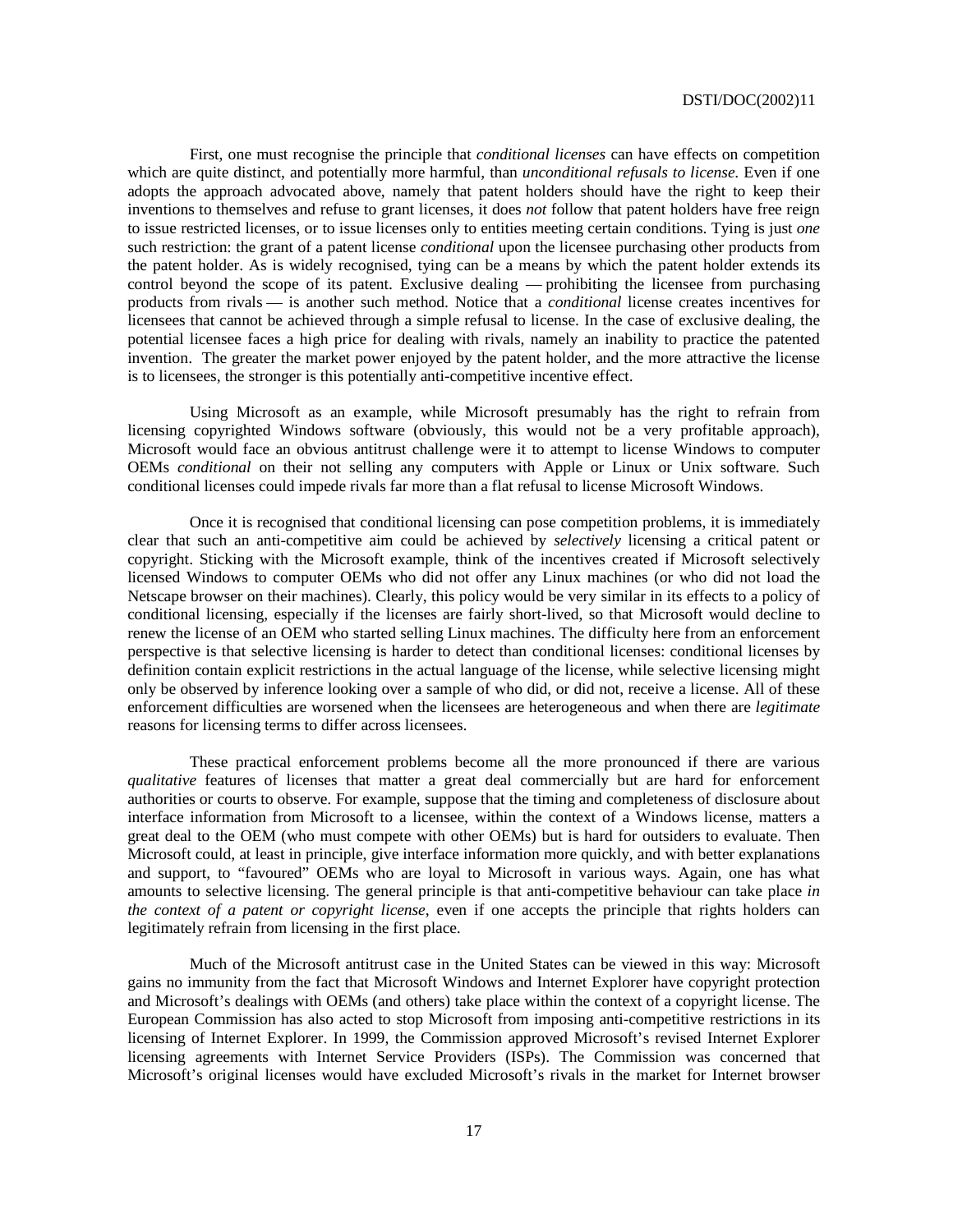software. The restrictions at issue would have had the effect of raising the (opportunity) cost to ISPs of using browsers other than Internet Explorer. One provision Microsoft agreed to drop would have terminated an ISP's license if it failed to meet certain distribution volumes and percentages for Internet Explorer. Another provision restricted the ability of the ISP to promote and advertise competing browser software.

 "Licensing restrictions" are included here in the section on unilateral conduct by dominant firms, but it should be clear that licensing restrictions can also be considered as ways of governing collaboration between a dominant firm and its customers, suppliers, competitors, or complementors. Effectively, by prohibiting certain restrictions, competition policy prevents the dominant firm and its customers (in this example) from becoming too closely aligned through various loyalty arrangements and exclusivity provisions. It is important to understand that these antitrust rules are *not* just a matter of shifting the bargaining power between the dominant firm and its customers: the customers might be delighted to agree to exclusivity (for example) in exchange for other considerations (reduced license fees, for example, or other more favourable treatment). The point of the antitrust rules is that these *mutually attractive* deals can exclude rivals to the dominant firm and cement that firm's dominant position, to the ultimate detriment of customers.

 All of this suggests an important distinction between two types of licensing restrictions. This distinction in fact is made in the US IP Guidelines. On the one hand there are restrictions that simply limit the extent of the grant to use the licensor's intellectual property. Such restrictions will not typically prevent competition *that would have taken place in the absence of the license*. On the other hand there are restrictions that, either explicitly or through their inevitable workings, act to limit the licensee's ability to deal with the licensor's rivals or act in other ways to limit the ability of the licensor's rivals (which may include the licensee itself) to compete effectively. The latter category of restrictions is far more worrisome than the former. This conclusion follows from our earlier discussion about the distinction between unconditional and conditional refusals to license.

#### *Restrictions on the use of the intellectual property*

 One of the very attractive features of intellectual property is that it can be divided up in various ways and thus efficiently combined with complementary assets. Let me illustrate this with one of the great process innovations of the past half-century: the "float glass" process developed by Pilkington in the 1950s and 1960s which revolutionised the production of flat glass around the world. (The process involves floating the glass on top of molten tin; it greatly reduced the cost and improved the quality of flat glass.) Pilkington chose to exploit its technology, which received various patents but also enjoyed protection in the form of trade secrets, using different business arrangements in different parts of the world. Pilkington, recognising that it lacked the capital and market presence to fully exploit the float glass process all around the world, relied on numerous licensees and joint venture partners to accelerate the use/diffusion of its new technology. A typical licensee might have the right to practice the Pilkington process only in certain countries; a typical joint venture might be confined to a given physical facility or location.

 Such *geographic restrictions* are clearly pro-competitive: the ability to employ such restrictions increases the return to R&D investments and improves the efficiency with which the fruits of that R&D are diffused. In this respect, economists do not distinguish geographic restrictions from field-of-use restrictions that permit patent holders to exploit their discoveries using a mixture of business arrangements in different areas. Just as a patent holder may choose to exploit its invention on its own in one product market and by licensing in another market, a patent holder may choose to enter into a joint venture in one country or region and to vertically integrate and use its invention internally in another region. After a license or joint venture that contains geographic restrictions is initiated, competition policy should be highly sceptical of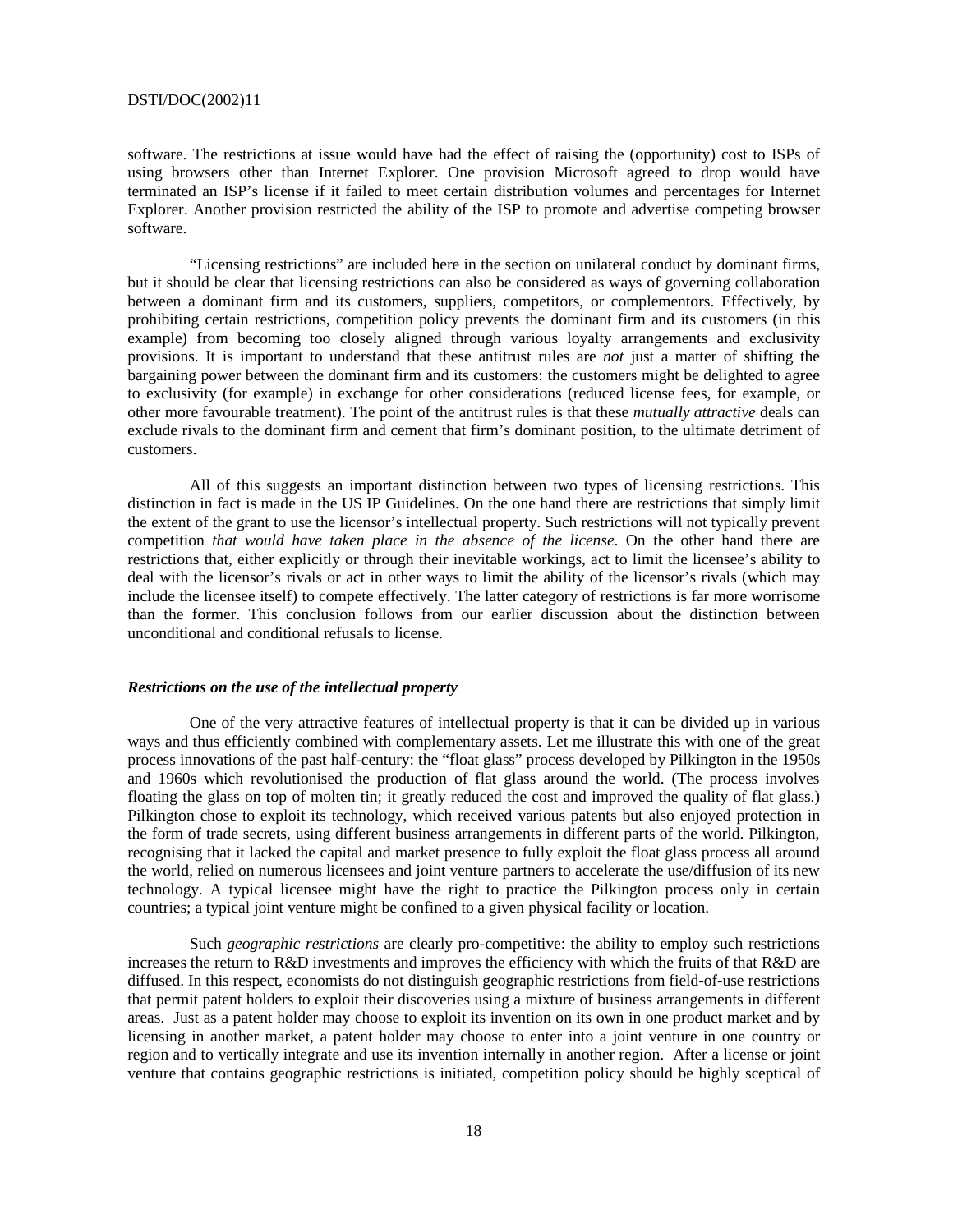the later pleadings of a licensee to lift the geographic restriction. To illustrate, suppose that Pilkington had reserved the use of its float glass process in the United Kingdom to itself, but licensed PPG to use its process in the United States. Suppose that PPG later asserts that these restrictions protect Pilkington's dominant position in the flat glass market in the United Kingdom. If competition policy were to invalidate the geographic restriction, the end result would be to reduce the return to innovation and discourage innovators like Pilkington from offering licenses at all. The key here is that the hypothetical Pilkington license in no way restricted PPG from competing in ways that it was capable of *in the absence of the license*. So long as this condition is met, intellectual property can be exploited using different approaches in different national markets without *diminishing* competition in any of those markets.<sup>25</sup>

 This same reasoning also applies to *field-of-use* restrictions. From an economic perspective, there is no fundamental difference between field-of-use restrictions and geographic restrictions. Both are ways that the innovator can offer *partial* rights to licensees, presumably rights tailored to the licensee's strengths. Economists widely recognise that such matching of complementary assets is highly efficient.

 In the United States, these principles are reflected in the IP Guidelines, and are generally followed by the Courts: a patent holder is under no obligation to create or enable competition in the use of its patented technology. Great flexibility is available to patent holders to define the contours of the grant they offer to licensees. There is no particular reason why such grants must follow the contours of relevant product or geographic markets, for example. In the European Union, similar reasoning is reflected in the Technology Transfer Regulation, which extends a block exemption to certain licensing restrictions.<sup>26</sup>

 Despite the Technology Transfer Regulation, holders of intellectual property rights seem to have somewhat less discretion under European law, in part because of the strong preference given in Europe to promote free trade among member countries.<sup>27</sup> The EU and other jurisdictions should clearly recognise the large potential costs associated with legal rules limiting patent holders' rights to exploit their innovations efficiently: reduced return to innovation, incentive to refrain from licensing at all, and incentive to engage in vertical integration even when licensing would be more efficient. All of this can be expected to lead to slower rates of innovation and more sluggish diffusion of innovations that are made.

<sup>25</sup> 

<sup>25</sup> These same principles apply to geographic restrictions in agreements between, *e.g.* a manufacturer holding a patent and its distributors. Once one accepts the principle that innovation and diffusion are promoted by giving the patent holder the right to choose how to exploit its invention in different markets (geographic and field-of-use), this freedom should not be limited based on the vertical distribution system (vertically integrated ownership of distribution assets vs. reliance on independent distributors) adopted by the patent holder. To do so would distort the patent holder's choice of vertical relations with distributors. Again, the key distinction is between competition using the patented invention and competition with other, independent alternatives to the invention: while even a patent holder with monopoly power should have broad discretion in choosing how to assign geographic rights to distributors, it should not be permitted to enter into exclusive relationships with distributors that serve to exclude non-infringing rivals from obtaining effective distribution.

<sup>26</sup> See http://europa.eu.int/eur-lex/en/lif/dat/1996/en\_396R0240.html.

<sup>&</sup>lt;sup>27</sup> The author's understanding is that in both the US and the EU under the patent exhaustion doctrine, patent holders have limited ability to impose geographic restrictions on the *resale* of products that practice their patents. The discussion here is confined to restrictions imposed directly on the geographic scope of operations of the licensee to the patent.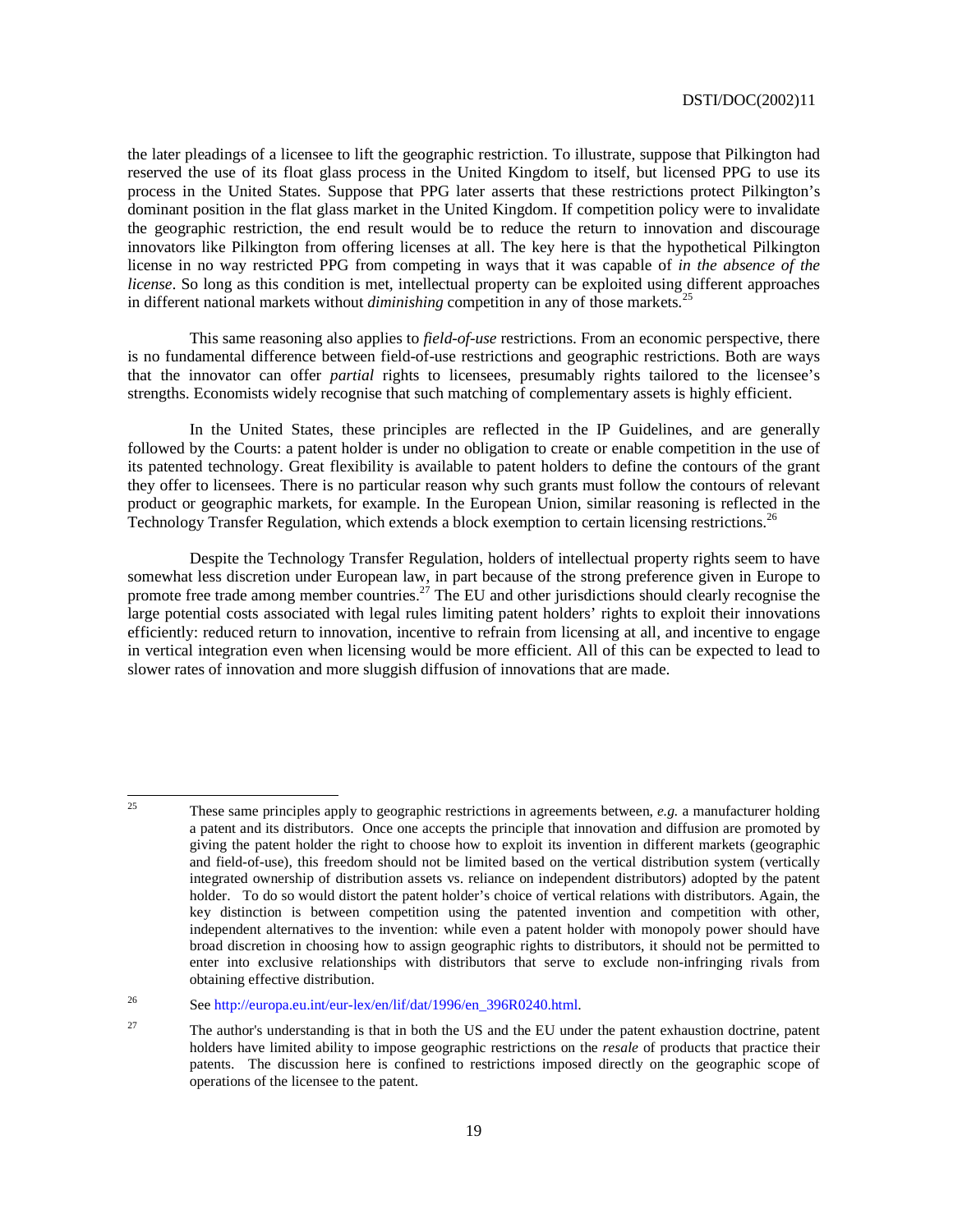$28$ 

#### *Restrictions outside the scope of the intellectual property*

 These same results do *not* apply to restrictions on licensees extending beyond the scope of the intellectual property being licensed. As noted above, potentially anti-competitive licensing restrictions are not confined merely to tying.

 As a general rule, restrictions on the ability of the licensee to make products or use processes outside the patent grant can stifle competition. For example, if Pilkington had required its licensees to cease production of flat glass, *even flat glass not produced using Pilkington's patented process*, outside their licensed areas, such a restriction might well have been anti-competitive.<sup>28</sup> The general principle is that restrictions should not prevent competition that would have occurred in the absence of the license, and that any restrictions crossing this line should have a sufficient business rationale to make up for any danger of anti-competitive harm. Restrictions that extend beyond the term or scope of the patent, exclusive dealing provisions, and tying requirements all tend to fall into the potentially harmful category.

<sup>28</sup> In certain cases, such restrictions are justifiable as part of protecting legitimate intellectual property rights. For example, Pilkington might have argued that it was hard for Pilkington to determine whether certain glass was indeed made using Pilkington's patents and trade secrets, and thus that a broader ban is a reasonable part of a patent and trade secret license. Such justifications need to be evaluated on a case-bycase basis.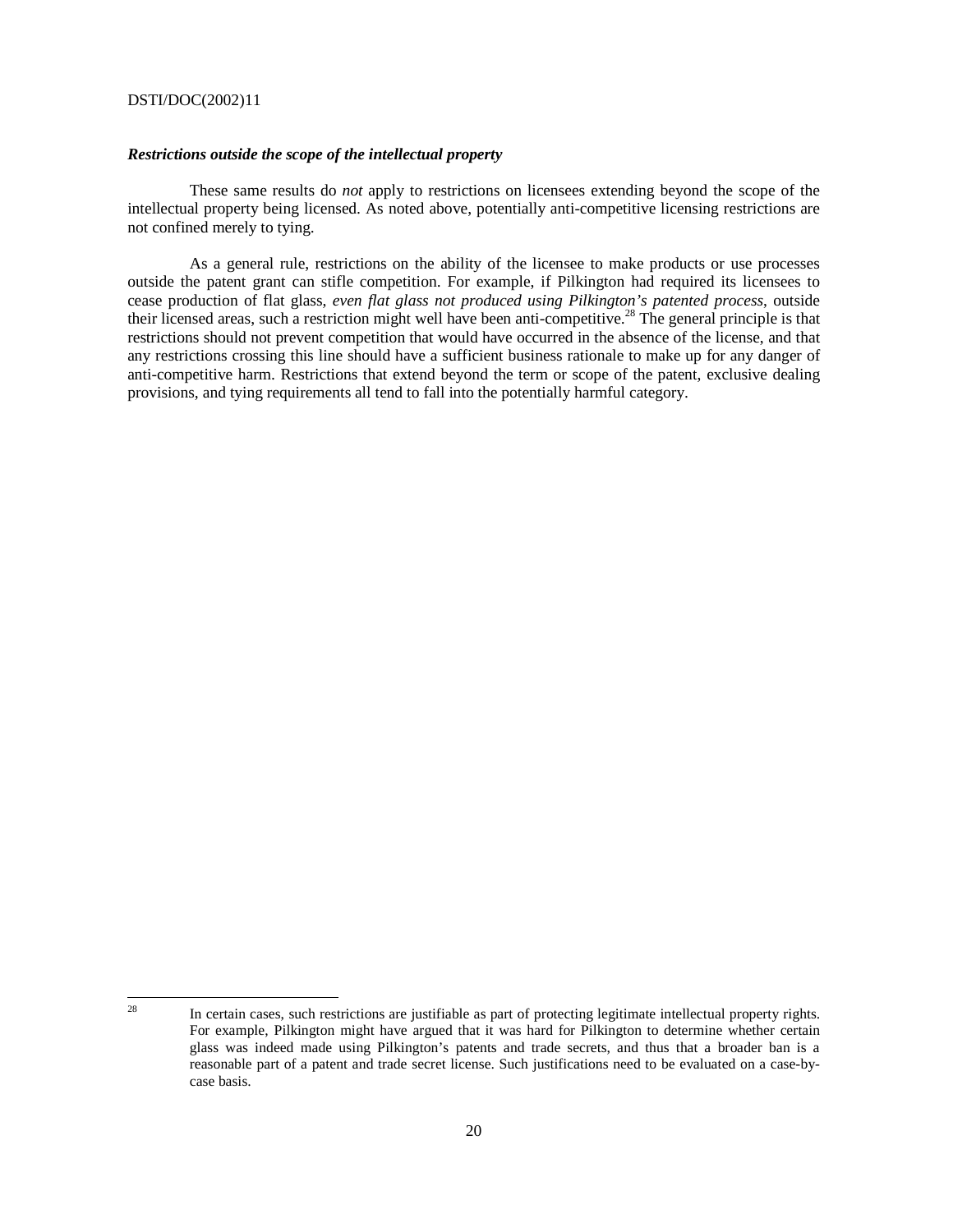#### **MERGERS AND ACQUISITIONS IN HIGH-TECH INDUSTRIES**

 In high-tech industries, which can be defined for present purposes to be industries in which technology is rapidly changing, the competitive process itself especially requires that various assets be recombined to reflect changing market conditions. Naturally, the co-ordination of various and disparate assets — from brand names to patents and trade secrets to manufacturing skills to design know-how implies a corresponding need for firms to engage in various collaborative activities. Several forms of collaboration are discussed below, but the discussion starts with one particular form of collaboration: mergers and acquisitions, which bring various assets under common ownership and control. Due to space limitations, the treatment of mergers and acquisitions offered here is abbreviated; the aim is not to provide a comprehensive analysis of merger enforcement policy, a large topic indeed, but rather to establish a comparison point for the more extended discussion of collaboration among independent entities discussed below.

 As a general matter, merger enforcement in high-tech industries follows the same principles that apply for mergers in other industries. At least for mergers between rivals, these principles are well articulated in the United States in the DOJ/FTC Horizontal Merger Guidelines. Nevertheless, merger enforcement in high-tech industries does tend to emphasise certain aspects of the analysis that may be less important in less dynamic industries. The comments below address these special features of high-tech merger enforcement.

 First, concerns about *innovation*, rather than simply prices and output, are naturally more important in industries where the lion's share of consumer benefits derives from innovation and the resulting product improvements. While this is certainly true in such classic high-tech industries as computer software, microprocessors, and networking equipment, innovation is hardly an afterthought in many more mature or traditional industries such as chemicals, pharmaceuticals, military weapons systems, or medical equipment. Looking generally at the role of innovation competition in merger review, Gilbert and Tom report that, in the United States at least, many more merger challenges have been based on concerns about innovation during the 1995-1999 period than in the 1990-1994 time period.<sup>29</sup> During 1990-1994, only three out of 135 merger challenges (3%) alleged effects on innovation, in contrast to 49 out of 269 merger challenges (18%) during the 1995-1999 time period.30 The overall increase in the number of merger challenges does not reflect a tightening of merger enforcement, but rather a sharp increase in the number of mergers and the value of merger activity. As shown in DOJ and FTC statistics, the percentage of Hart-Scott-Rodino filings that have led to more complete investigations (second requests) or to challenges has changed little, if at all.

 Second, high-tech industries accentuate the usual problems associated with predicting future market conditions (either with or without a proposed merger). Historical market shares are likely to be less

 $29$ 29 Richard J. Gilbert and Willard K. Tom (2001), "Is Innovation King at the Antitrust Agencies? The Intellectual Property Guidelines Five Years Later," *Antitrust Law Journal,* vol. 69, no. 1.

<sup>&</sup>lt;sup>30</sup> See Tables 1 and 2 from Gilbert and Tom (2001). The FTC especially gave an emphasis to innovation effects in their allegations about mergers, citing innovation concerns in 36 of 148 mergers (24%) during the later period.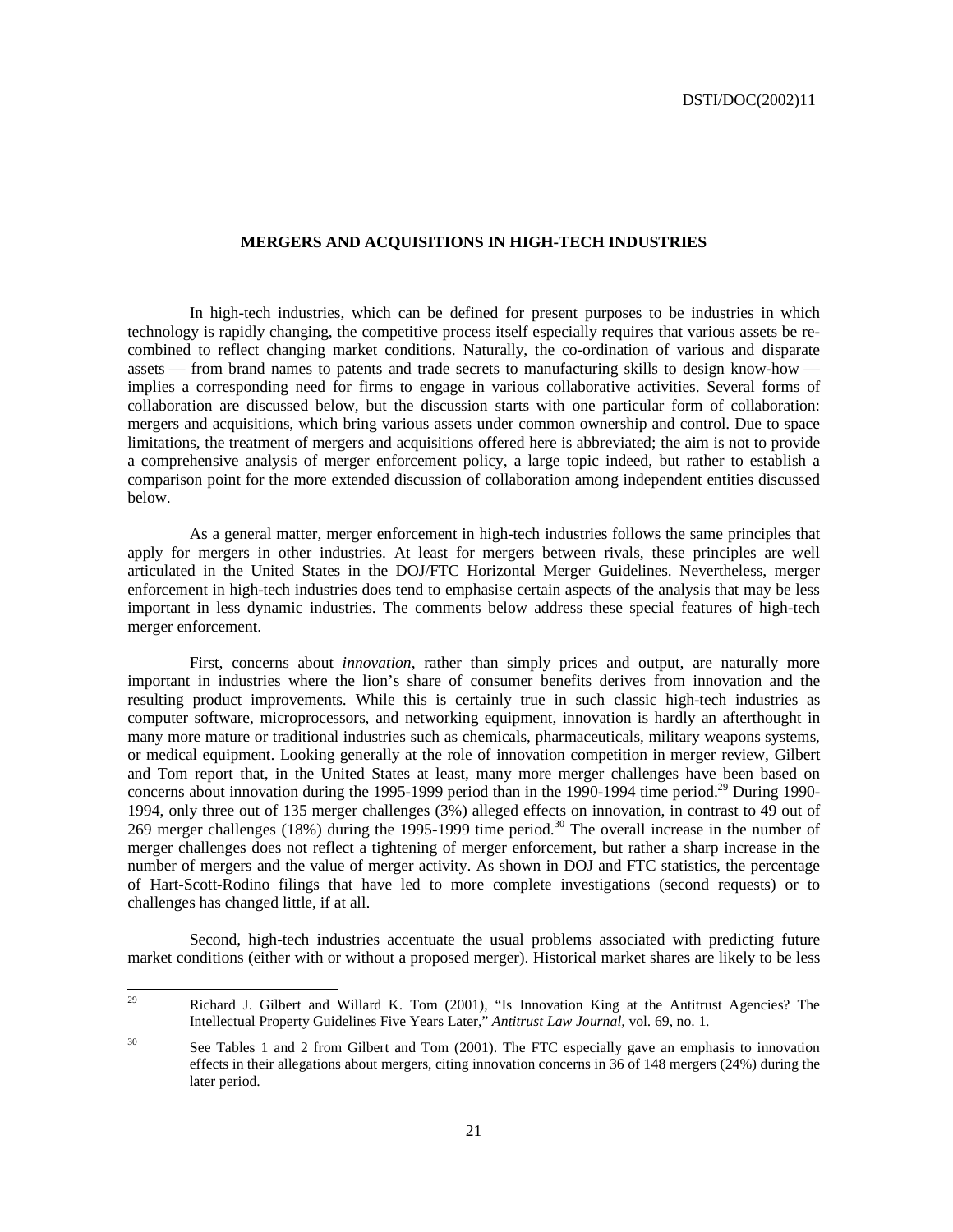meaningful in rapidly changing markets than in more stable markets. For example, in the proposed merger between Worldcom MCI and Sprint that was blocked, the market identified for Internet backbone services was changing rapidly, and there was no established methodology for measuring market shares in this complex network context, calling the significance of market shares into question. More generally, merger review may require predicting the significance of new technologies and products that have had relatively little by way of market testing so far. This is especially hard if legal rules are posed in terms of static market definition: as market conditions change, so can the delineation of relevant markets for antitrust purposes. These concerns can arise in a number of different ways. One frequent pattern occurs when a company with an established position based on older technology seeks to combine with another company with newer technology. Does the market share of the established company overstate its future competitive significance? Is the newer technology really the direction in which the market is going? Perhaps customers will only slowly adopt the acquired firm's technology, or even pick an alternative new technology. Another fact pattern involves two firms that have tried with limited success to compete using new technology (*e.g.* two e-commerce firms now under pressure) and seek to join forces. In all of these cases, predictions regarding the adoption of new technology are central to the merger analysis, which must be realistically forward looking.

 Third, there may be considerable uncertainty about the scope and validity of intellectual property rights that are critical for market structure and competition. The problem of fashioning competition policy in the presence of uncertain intellectual property rights is discussed more generally below in the subsection on patent settlements. Here it is simply noted that a firm's ability to compete in the future, or to exclude other firms for that matter, may depend critically on the outcome of patent litigation, which competition authorities may have difficulty assessing. Also, if patents or copyrights form significant entry barriers, remedies can quite naturally involve various licenses that enable entry. Indeed, a look at the consent decrees settling merger cases in the United States shows that licensing remedies are quite common.<sup>31</sup> Here one of the special features of intellectual property (no rivalry in use) comes directly into play: a rival can be made a more effective competitor with a license even while the merged entity retains the right to practice the same patent or use the same copyrighted material. This leads into another fascinating set of issues that arise when imposing licensing remedies in merger cases: what assets besides a patent or copyright license (such as know-how, manufacturing facilities, or personnel) do rivals need to compete effectively and thus replace any competition lost due to the merger?

 $31$ See Gilbert and Tom for a further discussion of many of these cases, including: Glaxo/Wellcome in medicines for the treatment of migraine headaches; Ciba-Geigy/Sandoz in gene therapy treatments (very much a case about innovation); Lockheed Martin/Northrop Grumman in military electronics systems and military aircraft (emphasizing innovation based on future capabilities). It should be emphasised that licensing as a remedy in a merger case is a far cry from mandatory licensing simply to open up markets: the former preserves competition consistent with existing intellectual property rights, whereas the latter directly impinges on existing IPRs.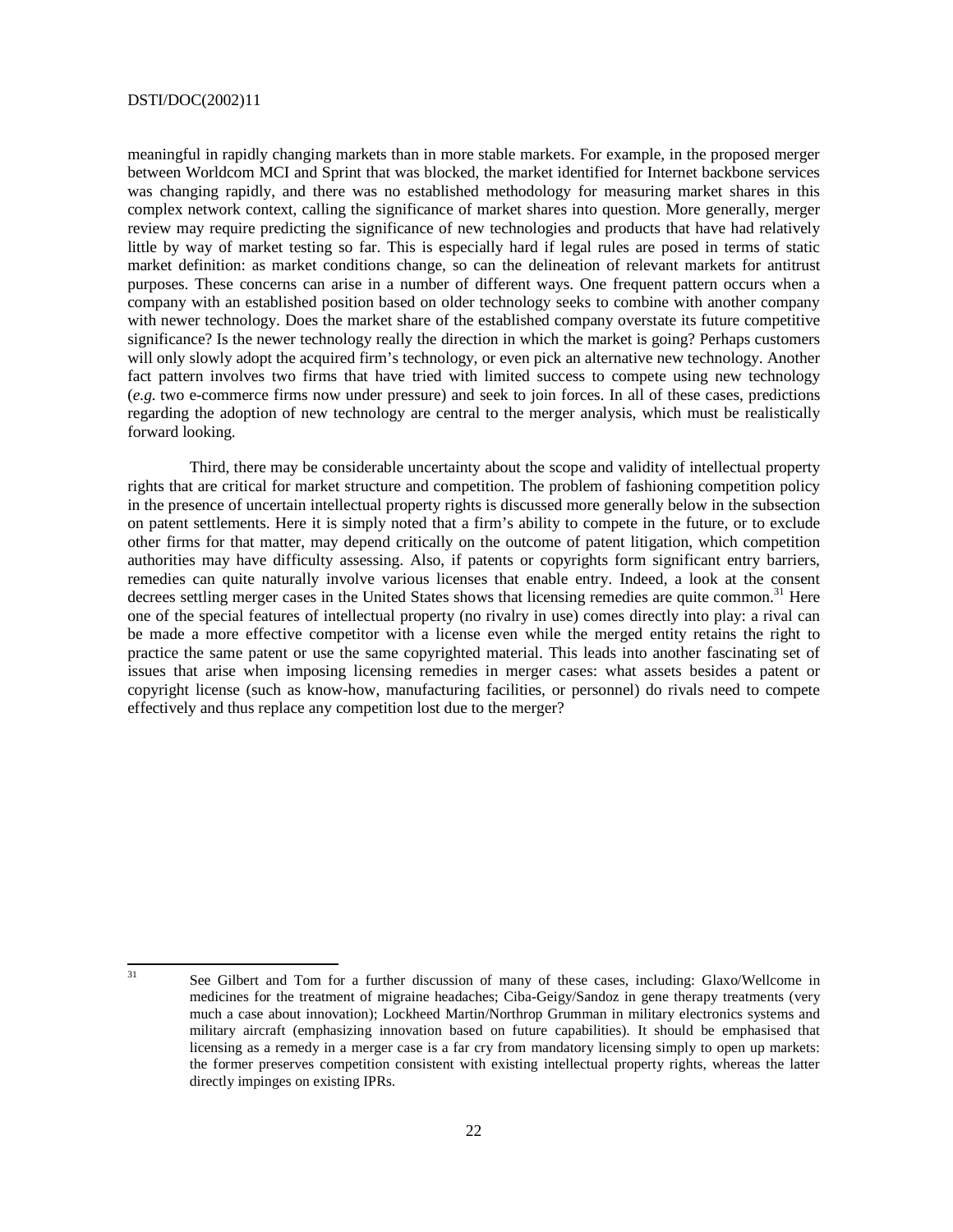#### **COLLABORATION: GENERAL PRINCIPLES**

#### **Growing need for collaboration**

When technology is in flux, businesses must adapt to remain innovative and to deploy efficiently new and improved technologies. This process of adaptation is critical to the operation of a market economy, and ultimately is driven by competitive forces. During such times of change, the need to reallocate and recombine existing assets is especially important. For these fundamental reasons, we have been seeing a wave of mergers and acquisitions and a veritable explosion of all manner of business collaboration during the past five to ten years.<sup>32</sup> On any given day, newspapers relate the day's round of joint ventures, alliances, and other business partnerships.

 History proves that combining different ideas/components is critical to harnessing a new wave of technology. As Hal Varian describes,  $33$  technological revolutions such as the harnessing of electricity and the emergence of the automobile tend to go through a series of predictable stages: experimentation, capitalisation, management, hypercompetition, then consolidation. Several of these stages inevitably require collaboration, and thus tend to raise antitrust issues: experimentation (requiring firms to combine assets, people, and intellectual property from various unexpected places), management (which can include the formation of new entities tailored to take advantage of the new technology), and consolidation. As with other technology revolutions, the current collaborations, especially in the area of information technology, primarily involve vertical or complementary relationships, or involve firms that operate in quite different areas, rather than horizontal relationships between or among direct rivals.

 The importance of working with customers, suppliers, and complementors finds support in prior OECD studies.<sup>34</sup> Figure 1 of OECD report<sup>35</sup>, citing *Science, Technology and Industry Outlook 2000*, says that less than 20% of manufacturing firms consider competitors as a source of information that is "very important for innovation," vs*.* nearly 40% for customers and nearly 40% for others firms within the firm's group.

<sup>32</sup> The growing importance of collaboration is also a function of changes in the corporation itself, including higher mobility of employees among jobs, greater decentralization of decision making in large organisations, and the increased use of outsourcing. Some of these changes are themselves driven by changes in information technology.

<sup>33</sup> See Hal R. Varian (2000), "The Five Habits of Highly Effective Revolutions," *Forbes,* February 21 available at http://www.forbes.com/asap/2000/0221/073.html.

<sup>34</sup> OECD (2001), *Innovative Clusters*, Paris.

OECD (2001), *Innovative Networks*, Paris.

<sup>35</sup> OECD (2000), *Science, Technology and Industry Outlook 2000*, Paris.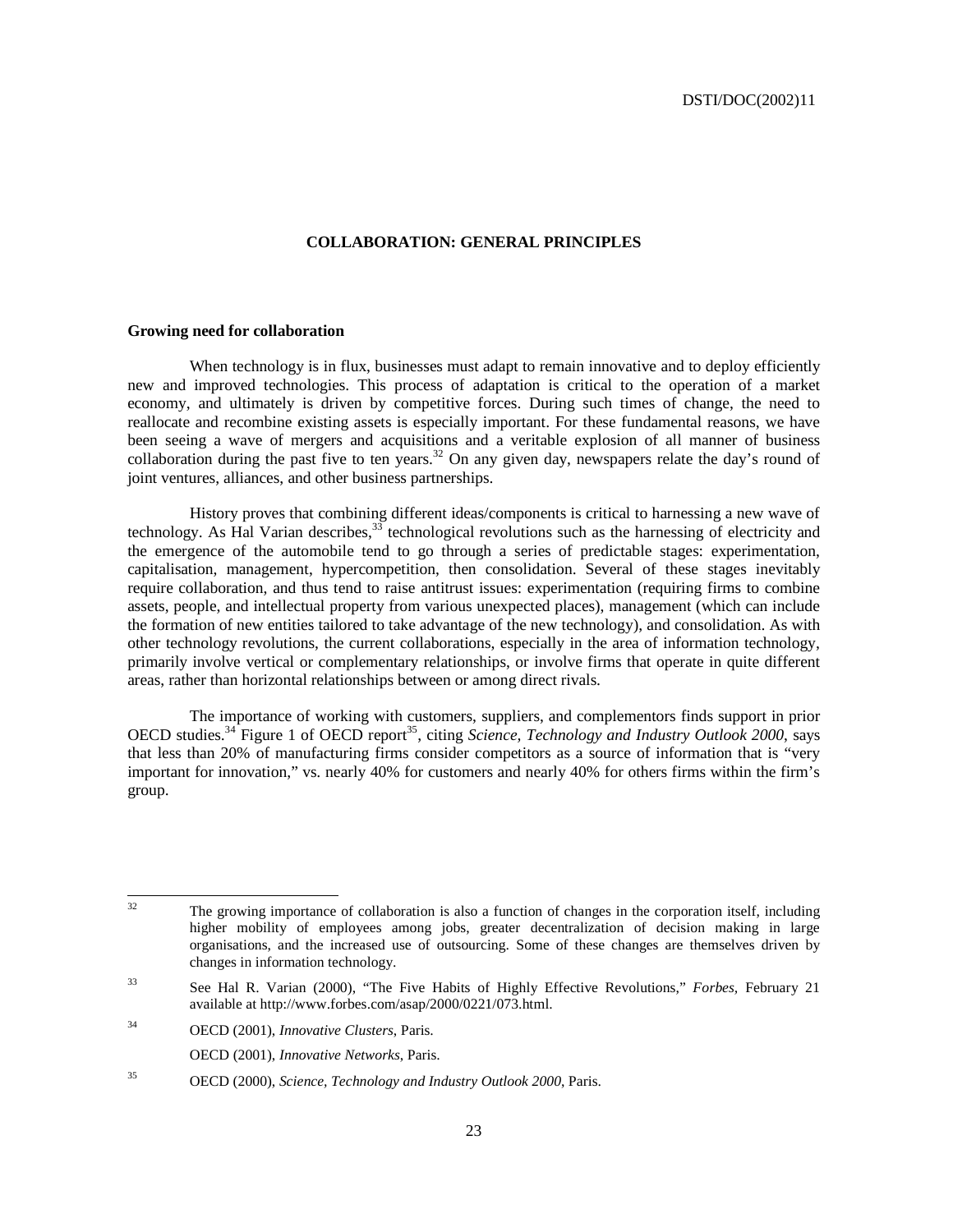#### **Most collaboration is not horizontal**

 Before delving into the antitrust concerns associated with various forms of collaboration, it should be noted that the vast majority of collaborations proceed forward without objections on the part of competition authorities. In that spirit, what follows should be read as indicating just where the line is drawn, based on identifying the elements that might make a proposed collaboration anti-competitive. It appears that virtually all collaborations that businesses seek to undertake are able to go forward with little or no restrictions based on competition policy concerns. Why? For a great many collaborations, the participants are not direct rivals, or at most compete in limited areas and primarily complement each other. When Intel works with Duracell to improve batteries in laptop computers, competition problems are unlikely to arise. Furthermore, even when direct rivals seek to team up, the antitrust limits on their activities are pretty well understood, and they can proceed forward if they put in place proper safeguards to preserve competition amongst themselves.

#### **Classification of business relationships and antitrust concerns**

 In turning to discuss various forms of collaboration, it is useful to classify firms according to their relationships with each other. The "Value-Net" of Brandenberger and Nalebuff provides a handy classification for our purposes. Taking the perspective of a single firm, other firms can be broken into four groups.<sup>36</sup> First, there are competitors, who produce substitute products. Obviously, antitrust concerns are greatest when competitors team up, raising *horizontal* issues. Second, there are suppliers, who sell their goods or services to the firm in question. All manner of collaboration among customers and suppliers is of course very common. The issue with such *vertical* relationships is whether rivals at one level or the other are somehow excluded from the market. The third group is customers, who also are in a vertical relationship with the firm in question, just on the buying side rather than the selling side. Obviously, from a competition policy perspective the issues here are just the same ones that arise when buyers and sellers form relationships that go beyond simple spot-market transactions. The fourth group, and the least obvious, are firms that sell *complementary* products, *i.e. p*roducts used in conjunction with the firm's products to build valuable systems. Brandenberger and Nalebuff call firms in this groups *complementors* to the original firm. The firms' relationship with its complementors is neither horizontal nor vertical (although it is far closer to vertical); we might think of it as *diagonal*.

 To illustrate, consider Intel in its role as a supplier of microprocessors. Intel's competitors include AMD and Sun, both also selling microprocessors. Intel's customers include computer manufacturers such as Dell, Gateway, and Compaq. Intel's suppliers include Applied Materials (which sells semiconductor manufacturing equipment) and suppliers of raw materials. Intel's complementors are firms that supply other components to Intel's customers, including operating systems (Microsoft), application software loaded onto computers by OEMs (Adobe, AOL), chipsets (VIA) and graphics chips. As emphasised in *Co-opetition*, the relationship between two companies may well have multiple aspects: Apple and Microsoft are competitors (both sell operating systems), complementors (Microsoft software and Apple software may be used together by OEMs), and Microsoft is a supplier to Apple (with Office and Internet Explorer for the Macintosh computer). These mixed relationships are especially challenging both for businesses and for competition authorities, to the extent that the firms' business dealings in one area spill over and influence their dealings in other areas.

 $36^{\circ}$ 

<sup>36</sup> Adam Brandenberger and Barry Nalebuff, *Co-opetition* (1996), Doubleday, and Adam Brandenberger and Barry Nalebuff (1995), "The Right Game: Using Game Theory to Shape Strategy*,*" *Harvard Business Review,* July/August.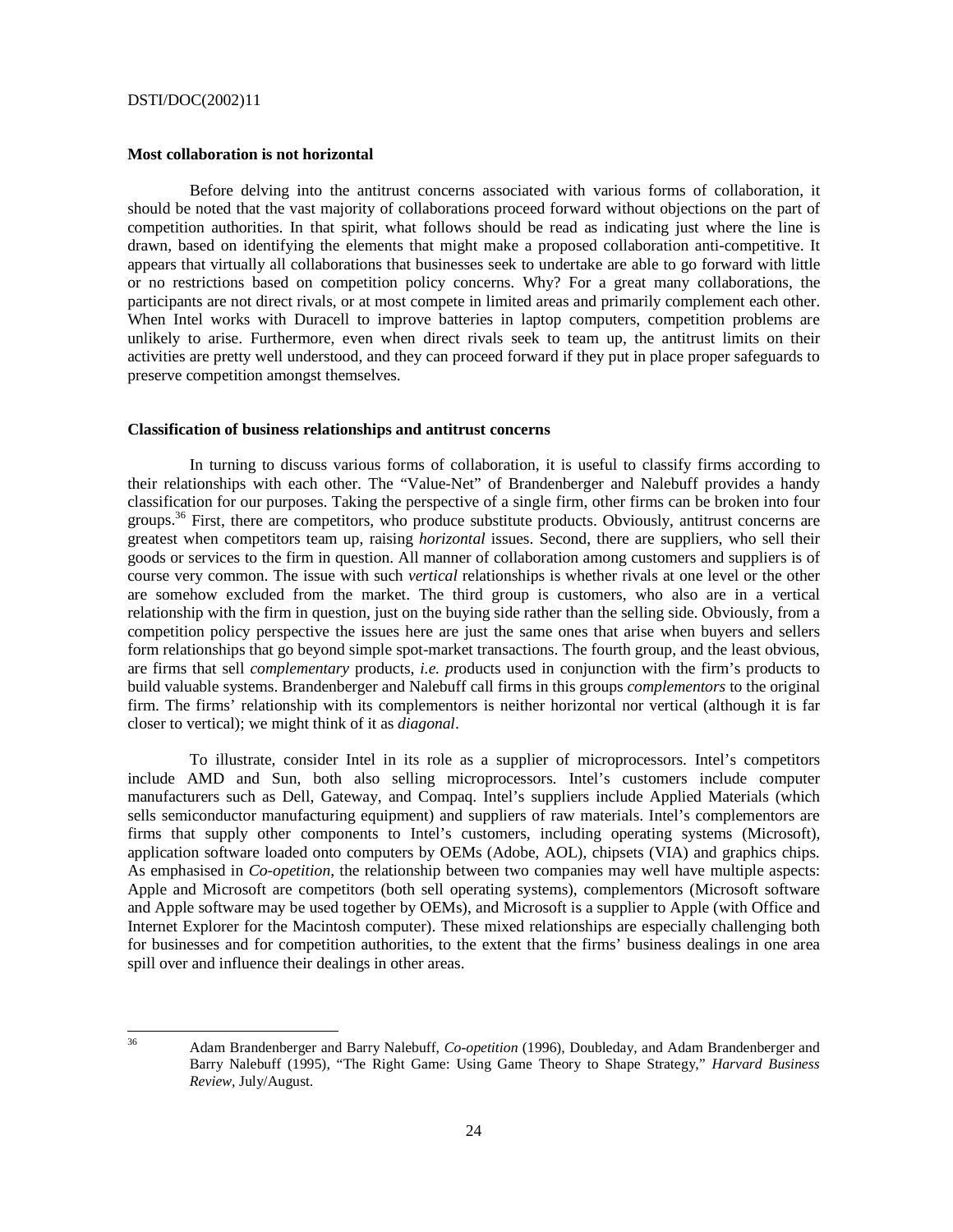#### **Forms of collaboration**

 An enormous variety of forms of collaboration are used routinely by businesses. The competition policy issues that arise for several such forms are discussed immediately below. Economists find it helpful to array the various forms along a spectrum ranging from full integration or ownership and control (mergers and acquisitions) to spot agreements between buyers and sellers to engage in specific transactions. Moving along the spectrum in that direction, we have: mergers and acquisitions; joint ventures (common ownership and control); alliances (looser agreements to co-operate that tend to cut across a number of business areas, implemented in each area through a specific agreement); long-term contracts (such as supply agreements), short-term contracts, and, finally, arms-length spot-market transactions.

#### **General concerns about competition**

 From the perspective of competition policy, the key issues in looking at any relationship is how the relationship affects the *incentives* of the parties to act in the future and how it enables or constrains the *abilities* of the parties to act in the future.

 To illustrate, consider the announcement that Sony and AOL Time Warner had formed a partnership to provide AOL's popular e-mail, instant messaging, and chat functions on Sony's Playstation 2 video game machine. One could consider how this agreement might affect competition either among video game machines (where Sony competes against Nintendo and Microsoft's new Xbox system) or e-mail and instant messaging (where AOL is the clear leader in terms of users but again competes against Microsoft and others). If the agreement is non-exclusive, it primarily *enables* Sony to offer a more attractive system against Microsoft and Nintendo, and may also enhance the value of AOL's instant messaging system by increasing usage and thus positive network effects. This is common for nonexclusive, non-horizontal partnerships: they tend to create new products or enhance existing products, which is pro-competitive. What about the impact of the partnership on *incentives*? The partnership may enhance the incentives of Sony and AOL to promote their products together, which is pro-competitive; the partnership may reduce the incentive of either party to form another partnership, but this is a common result of forming a partnership and would not, of itself, indicate that the partnership was anti-competitive. This type of analysis reveals quickly why market structure (number of suppliers, market shares, entry conditions) for each product is important.

 As a general rule, shorter-term contracts, and spot relationships are, *ceteris paribus,* less worrisome from a competition policy perspective than are mergers, joint ventures, or long-term contracts. But even short-term arrangements can raise concerns if they have an element of exclusivity. Exclusive dealing provisions are most likely to exclude competitors when employed by a dominant firm using a "divide and conquer" strategy against an uncoordinated set of customers, each of whom may be willing to agree to exclusivity in exchange for modest financial incentives. If such exclusivity provisions are widely used by the dominant firm in its relationships with key suppliers, customers, or complementors, survival may become much harder for the dominant firm's current competitors, and entry much harder for new would-be rivals to the dominant firm. Such exclusivity can arise in the context of the intellectual property licenses used by the dominant firm, or it can occur quite apart from intellectual property.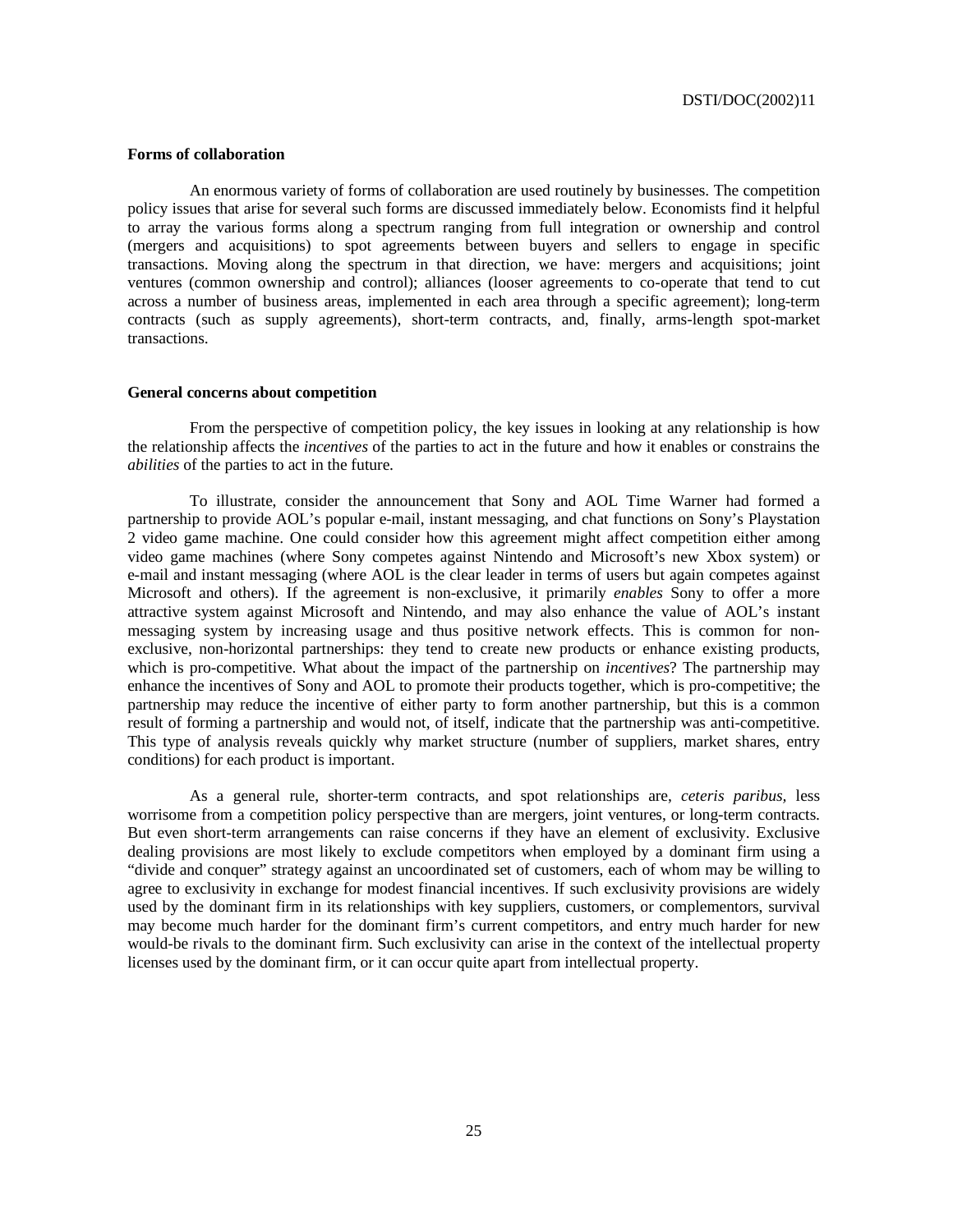#### **COMPETITION POLICY AND COLLABORATION**

 Competition authorities have not neglected to notice the increasing role of collaboration in the information economy. In the United States, the FTC and the DOJ issued their "Antitrust Guidelines for Collaboration Among Competitors"<sup>37</sup> in 2000. The same year, the European Commission issued regulations regarding specialisation agreements<sup>38</sup> and regarding research and development agreements.<sup>39</sup> In 2001, the European Commission issued its complementary "Guidelines on the Applicability of Article 81 of the EC Treaty to Horizontal Co-operation Agreements", *Official Journal C3*, 06/01/2001, p. 02-30 available at http://europa.eu.int/comm/competition/antitrust/legislation/. These are extensive documents that cover many of the antitrust issues arising from various forms of collaboration; there is no attempt to summarise them here. However, it appears that officials on both sides of the Atlantic, faced with a sharp increase in the number of collaborative arrangements brought to their attention, found it helpful to provide further clarification to the business community on how these business plans would be viewed.

#### **Joint ventures**

 The category of joint ventures covers a wide range of collaboration, ranging from nearly full mergers to quite limited and even temporary partnerships. Usually, economists reserve the term "joint venture" for collaborations that create a separate entity, jointly owned by the parents, that has some operational independence. The governance of joint ventures, the distribution of profits from joint ventures, the scope and lifetime of joint ventures, *inter alia*, varies a great deal from one venture to another.

 Antitrust concerns tend to be minimal regarding joint ventures unless the parents are direct competitors. In that case, the venture may replace independent competition by the parents, or may serve as an information conduit to reduce competition between the parents. Ancillary restraints can also raise genuine antitrust questions: the parents may agree to work exclusively through the venture in a certain field: this can help overcome free-rider problems and generally motivate them to commit more resources and effort to the success of the venture, but it can also reduce competition in the markets in which the venture operates. Case-by-case analysis of such restraints is needed, looking at actual competitive effects.

 The Annual Report on Competition Policy Development in the European Commission for 1999 discusses the treatment of "full-function" joint ventures.40 The Commission notes that a joint venture might enable co-ordination between the parents. This doctrine was applied in the BT/AT&T case, a phase II merger proceeding. AT&T agreed to divest ACC, a wholly-owned subsidiary of AT&T, BT, and Telewest. Another good example of a joint venture studied by the European Commission was *British Interactive Broadcasting (BiB)*, now known as "Open." Open was to provide digital interactive television services in the United Kingdom. Classic potential competition issues arose regarding the parents, BT and BSkyB: the

 $37$ See http://www.ftc.gov/os/2000/04/ftcdojguidelines.pdf.

<sup>38</sup> See http://europa.eu.int/eur-lex/en/lif/dat/2000/en\_300R2658.html.

<sup>39</sup> See http://europa.eu.int/eur-lex/en/lif/dat/2000/en\_300R2659.html.

<sup>40</sup> See http://europa.eu.int/comm/competition/annual\_reports/1999.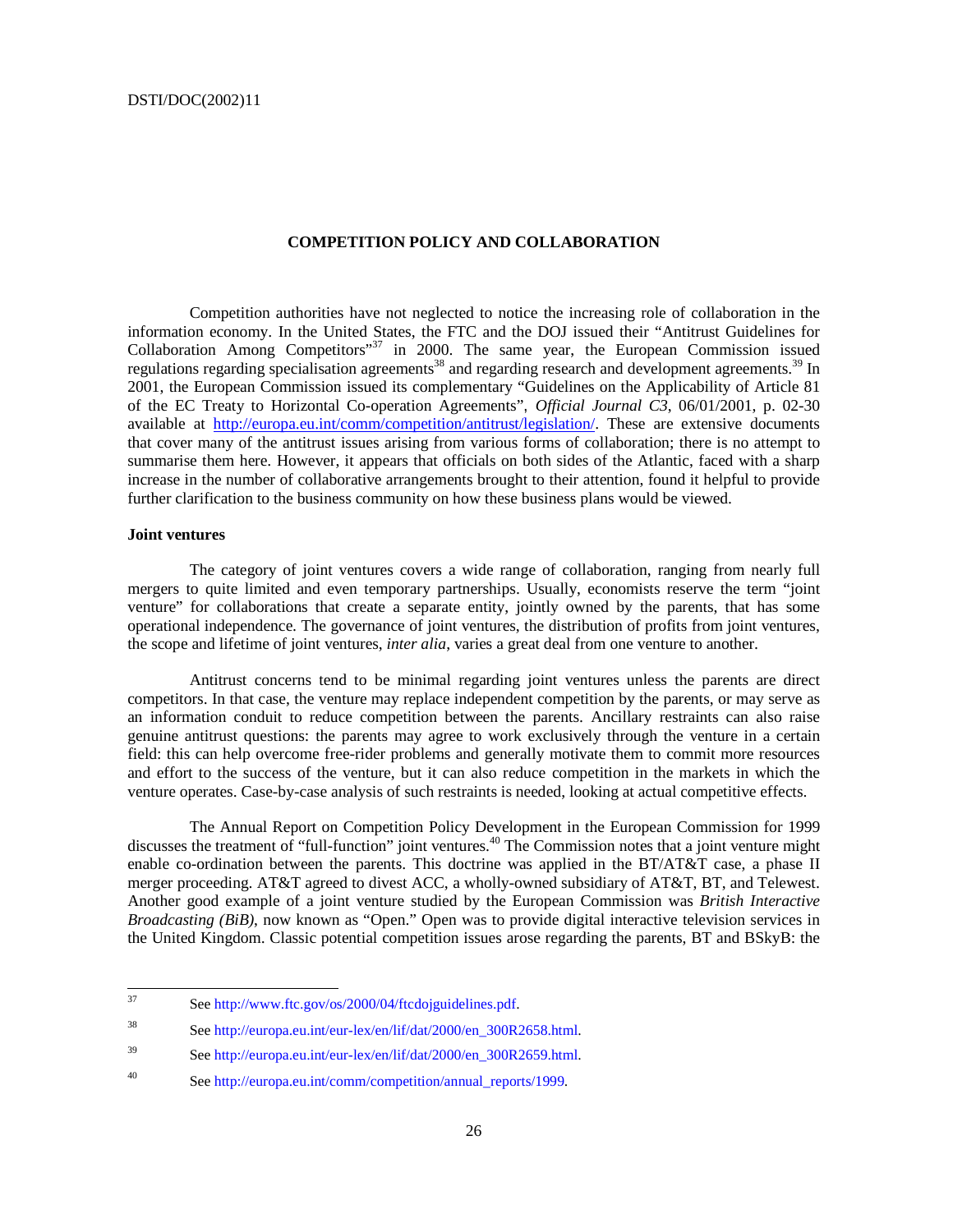Commission was concerned that both parents might have entered this market on their own had they not joined BiB. Undertakings to reduce barriers to entry were acceptable to the Commission.

 The European Commission continues to gain experience with a variety of joint ventures, including the Shell/BASF joint venture in polypropylene and polyethylene, the Engine Alliance between Pratt & Whitney and General Electric in jet engines, and the KLM/Alitalia joint ventures in airlines. An extensive discussion of how various joint ventures have been treated in the EU is available in the European Commission note to the OECD Roundtable on "Competition Issue in Joint Ventures".<sup>41</sup>

#### **Standard setting**

 Standard setting is an increasingly important form of co-operation or collaboration in the information economy. Virtually every major firm in the information and communications sector either participates in standard setting or at least must comply with standards promulgated by others. There are hundreds of official standard setting bodies throughout the world, including the International Telecommunications Union (ITU), the Institute of Electric and Electronic Engineers (IEEE), the American National Standards Institute (ANSI), the National Institute of Standards and Technology (NIST), and the European Telecommunications Standards Institute (ETSI), to name just a few. There are also a great many so-called Special Interest Groups (SIGs) that offer forums for the exchange of information about product specifications.

 To be meaningful, standards must be adopted widely, if not universally. What good would a modem standard be if only one-quarter of the modems complied with it? (Indeed, the 56k-modem standards war delayed the adoption of these modems until a single standard was adopted.) Therefore, inevitably, standard setting sweeps in direct competitors, such as rival modem manufacturers. Worse yet, at least from a superficial antitrust perspective, standard setting typically involves an "agreement" among rivals, and thus is vulnerable to being characterised as some form of collusion. Such a view is not entirely erroneous, especially if rival firms agree only to make products that comply with a standard: this is in fact agreeing to "limit competition" in certain ways, *i.e.* by agreeing not to produce incompatible products. Obviously, standards typically benefit consumers by ensuring compatibility, but this fact does not imply that companies participating in standard-setting activities can use standard-setting as a smokescreen for engaging in price fixing or can otherwise ignore rules prohibiting collusion.

 Standards fundamentally alter the nature of competition. If standards are put into place and widely adopted, competition occurs "within the market" among products adhering to those standards. Competition "within the market" is ongoing, driven by traditional factors such as manufacturing skills, ability to cut costs, marketing and distribution. Without standards, especially in markets with strong network effects that are likely to "tip" to a single technology or format, competition takes a very different form: competition "for the market" in which each firm (or coalition) attempts to gain dominance in a standards war. Competition "for the market" tends to be intense during the standards war but may be less once the war is over, at least if a single firm comes to dominate and control the winning technology and lacks significant ongoing pressure from other technologies.

 Two big issues arise in establishing competition policy in the area of standard setting. First, what are the limits on the co-operative activity permitted as part of the standard-setting process? Second, what

 $\overline{41}$ 

<sup>41</sup> DAFFE/CLP(2000)33 (PP.127.140). See http://www.oecd.org/daf/clp/roundtables/jvent.pdf**.**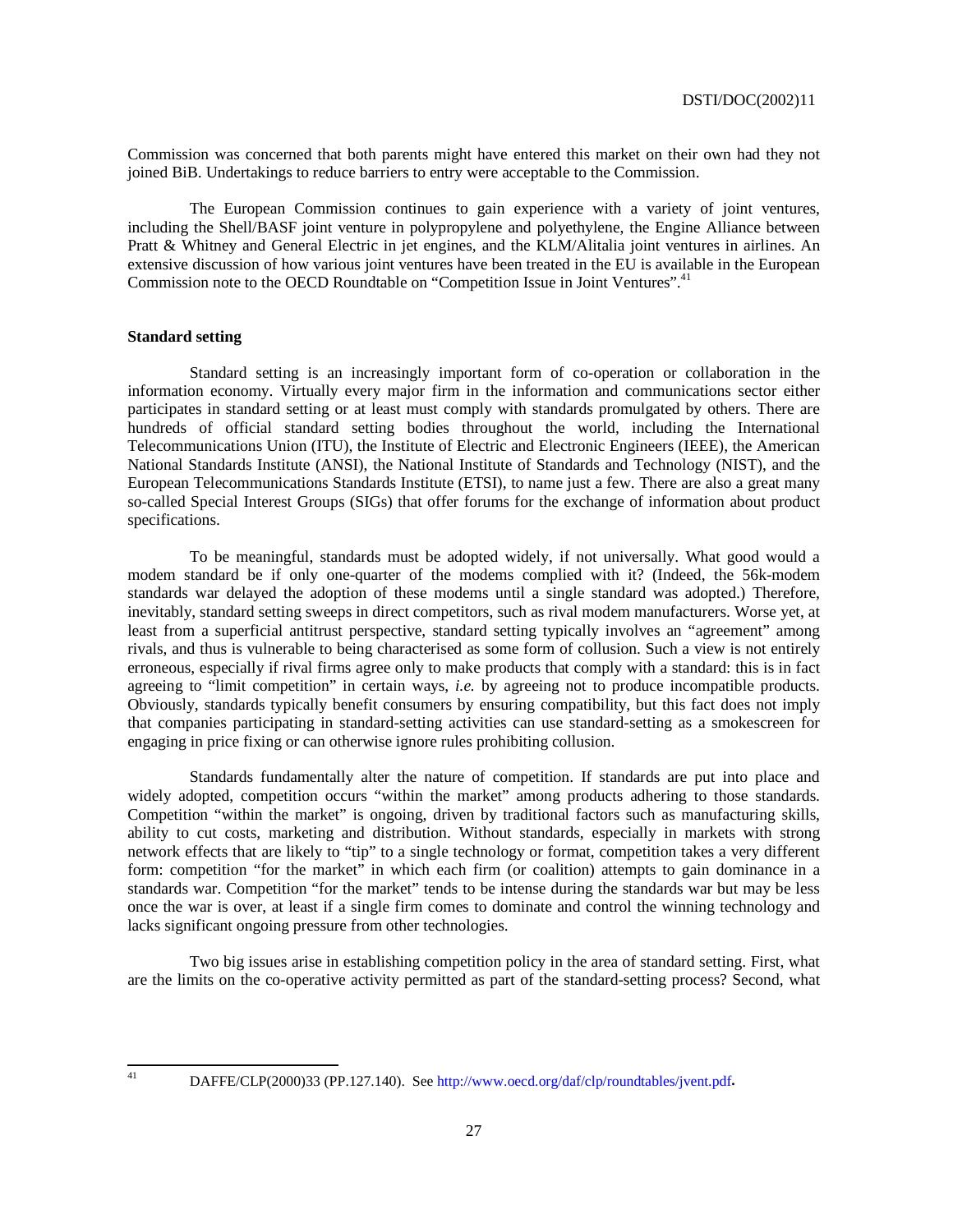are the limits on *unilateral* conduct that might allow a single firm to control a standard that would otherwise be "open"? These are addressed in turn.<sup>42</sup>

#### *Co-operation or collusion?*

 The pro-competitive benefits of standards are widely recognised. There are hundreds of thousands of standards, and no group of companies has ever been held to have violated antitrust law simply by virtue of agreeing on a standard. In the United States, the legal cases testing the limits of standardsetting have tended to be in the area of safety or performance standards rather than compatibility standards. These cases indicate a concern that the standard-setting *process* not be manipulated or structured to favour one firm or a group of firms over others.<sup>43</sup>

 Beyond these concerns about process, many if not all standard-setting organisations have responded to antitrust concerns by limiting the topics that participating firms are permitted to discuss under the auspices of the organisation. In particular, many commercial issues are regarded as off limits, especially pricing of the products that comply with the standard. This limitation is both prudent and appropriate: it is hard to think of a reason why agreeing on a technical standard, which regards product characteristics, requires a discussion of the pricing of the resulting products.

 Unfortunately, many standard setting bodies are so skittish about any discussions of "price" that they have discouraged discussions of the terms on which patents will be licensed among participating firms. The discussion below illustrates how this has led to problems associated with vague promises on the part of patent holders to license their patents essential to compliance with the standard on "fair, reasonable, and non-discriminatory" terms.

 Certain other restrictions can also be entirely reasonable in the context of a standard-setting effort, but require study on a case-by-case basis. The most notable and obvious restriction is an agreement by various participants that they will *only* produce products that comply with the standard. Here there is an inevitable trade-off: such restrictions could be used unreasonably to limit competition in terms of product characteristics, but the commitment to the standard embodied in such an "exclusivity" pledge might be critical for getting the standard to be widely adopted in the first place. Competition authorities should evaluate such restrictions on a case-by-case basis and not attempt to invoke some *per se* rule, *e.g.* by characterising such agreements as "group boycotts" or "concerted refusals to deal" and thus automatically prohibited.

#### *Keeping standards "open"*

 Standards are excellent from a competition policy perspective when they assure compatibility (thus harnessing network effects) and enable competition (thus ensuring competitive prices and competition to introduce improvements that do not introduce incompatibilities). When a uniform specification becomes widely used, *i.e.* truly a "standard" rather than a mere "would-be standard," compliance with that specification can become critical for market acceptance. Thus, a single firm controlling the standard could well have significant market power, even a dominant position.

 $42$ 42 For a more complete discussion on this point, see Carl Shapiro, "Setting Compatibility Standards: Co-operation or Collusion?" in *Expanding the Bounds of Intellectual Property*, Rochelle Dreyfuss, Diane Zimmerman, and Harry First, eds., 2001, Oxford University Press.

<sup>&</sup>lt;sup>43</sup> See the paper noted above as well as James Anton & Dennis Yao (1995), "Standard-Setting Consortia, Antitrust, and High-Technology Industries,"*Antitrust Law Journal* 247, vol. 64, pp 247-265.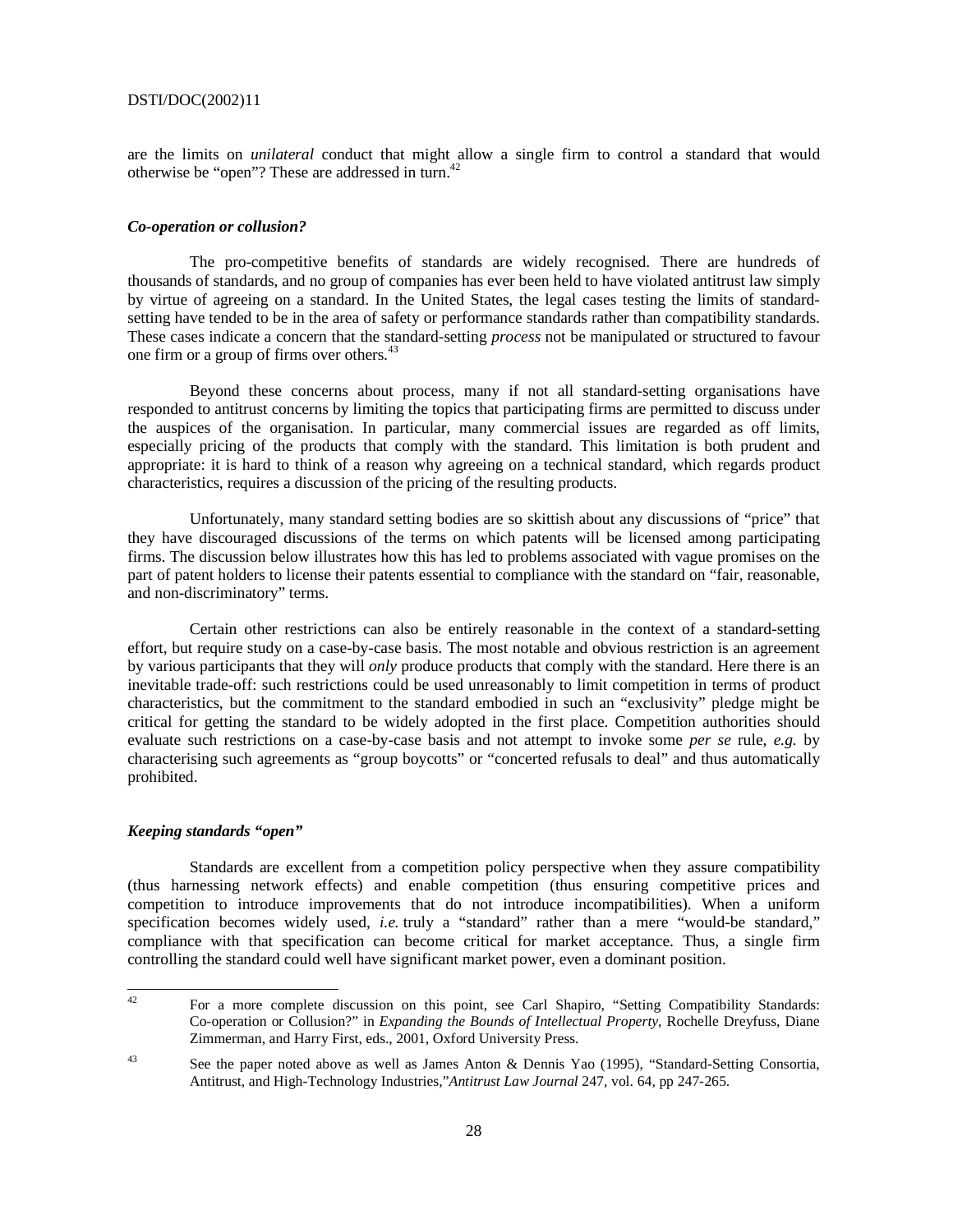For precisely this reason, companies will have an incentive to try to "hijack" an open standard and control it, make it proprietary. This is a form of opportunism: other suppliers, complementors, and consumers might well adopt a standard on the promise or expectation that it would be open. Competition policy issues are directly implicated when a single firm acts to gain control of a standard that was previously open, or that was expected to be open based on prior representations.

 All major standard-setting bodies have rules intended to prevent this type of "hijacking" of a standard. The usual rules require that participants in the standard-setting process agree to make all intellectual property essential to compliance with the standard available either royalty-free or in exchange for "fair, reasonable and non-discriminatory" (FRND) royalties, which have been called "friendly" royalties.

 The primary guiding principle in this area is that firms reneging on prior explicit "openness" commitments should be held accountable under competition law, not just contract law. To implement this policy principle requires a close look at the facts in each case. Just what commitment to "openness" did the firm make? Was reliance on that commitment important in the adoption of the standard? And has the standard in fact been successful, so the firm can be seen as controlling a relevant market?

 A leading US example in which a firm was found (at least by the FTC if not a Court) to have violated the antitrust laws based on its attempt to control a standard is the FTC case against Dell Computer, announced in November 1995. The FTC alleged that Dell threatened to exercise undisclosed patent rights against computer companies adopting the VL-bus standard, a mechanism to transfer data instructions between the computer's CPU and its peripherals such as the hard disk drive or the display screen. The VL-bus was used with 486 chips, but it has now been supplanted by the PCI bus. According to the FTC,

*"During the standard-setting process, VESA [Video Electronics Standard Association] asked its members to certify whether they had any patents, trademarks, or copyrights that conflicted with the proposed VL-bus standard; Dell certified that it had no such intellectual property rights. After VESA adopted the standard — based in part, on Dell's certification — Dell sought to enforce its patent against firms planning to follow the standard."*<sup>44</sup>

 The Dell case stands for the proposition that a company participating in a standard-setting process is subject to antitrust liability if it fails to abide by the rules associated with that process and thereby harms competition. Hopefully, the Dell case has sent a signal to companies that they cannot "hijack" a standard using intellectual property that they failed to disclose as required by the standardsetting organisation.<sup>45</sup>

 Another good example is the case of Motorola and the V.34 modem standard adopted by the International Telecommunications Union. Motorola agreed to license its patents essential to the standard case to all comers on "fair, reasonable, and non-discriminatory terms." Once the standard was in place, Motorola then made offers that some industry participants did not regard as meeting this obligation. Litigation ensued between Rockwell and Motorola, in part over the question of whether "reasonable" terms should mean: *a*) the terms that Motorola could have obtained *ex ante*, in competition with other technology

 $44<sup>°</sup>$ 44 *See* http://www.ftc.gov/opa/1996/9606/dell2.htm

<sup>&</sup>lt;sup>45</sup> Beyond this core principle, there were two controversial issues surrounding this consent decree: *a*) the FTC did not assert that Dell acquired market power, and indeed the VL-bus never was successful; and *b*) the FTC did not assert that Dell *intentionally* misled VESA. Anti-competitive harm is unlikely to arise in the absence of significant market power and the competitive effects are not dependent on Dell's intentions.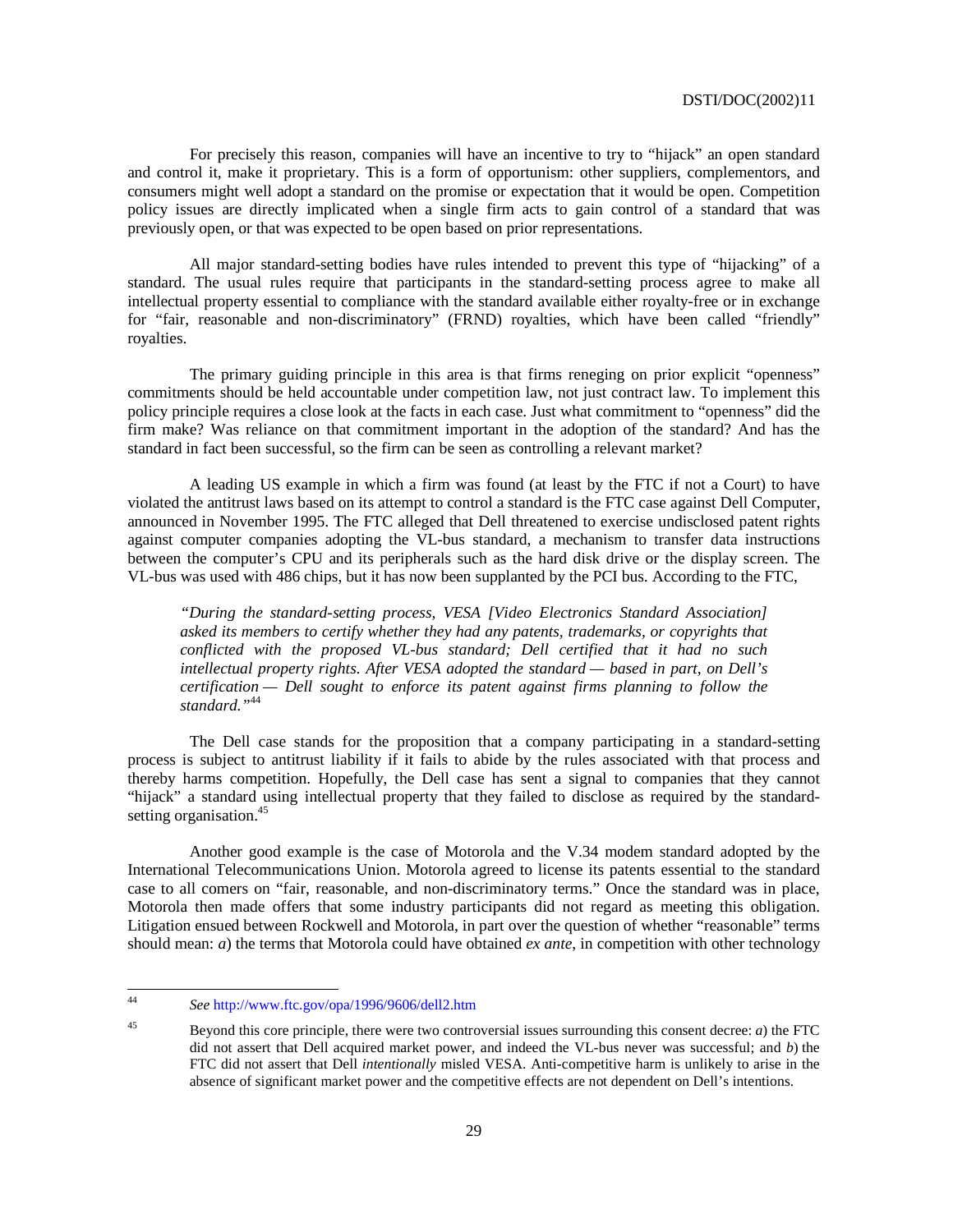that could have been placed in the standard; or *b*) the terms that Motorola could extract *ex post*, given that the standard was already set and Motorola's patents were essential to that standard.

 These issues are best dealt with by the standard-setting bodies, or standard-setting participants, either by making more explicit the duties imposed on participants, or by encouraging *ex ante* competition among different holders of intellectual property rights to get their property into the standard. Unfortunately, antitrust concerns about "price fixing" have led at least some of these bodies to steer clear of such *ex ante* competition, on the grounds that their job is merely to set technical standards, not to get involved in "prices," including the terms on which intellectual property will be made available to other participants. The ironic result has been to embolden some companies to seek substantial royalties after participating in formal standard setting.

 More recently, in a private action, Rambus was found by a jury to have acted improperly in its use of patents at the Joint Electron Device Engineering Council (JEDEC), the semiconductor engineering standardisation body of the Electronic Industries Alliance (EIA), a trade association for the electronics industry.46 JEDEC rules required that participants agree to disclose any *patents* that might cover the relevant technology to the other JEDEC participants. The jury found that Rambus had committed fraud by not disclosing its patent *applications* to JEDEC, which was in the process of setting standards for DRAM, a form of computer memory. The plaintiff in the case, Infineon, alleged that Rambus failed to disclose applications for more than 30 patents that might cover the technology incorporated in the standard. Infineon also alleged that Rambus used its knowledge of JEDEC's plans to rewrite patent applications so they could cover the technology being contemplated as a standard. Rambus asserts that it followed all of JEDEC's disclosure rules. This case should serve as a reminder to standard-setting organisations to be extremely explicit about their disclosure (and licensing) rules, and to participants that they must fully comply with such rules. Certainly, a vague obligation to license essential patents on FRND terms is insufficient: participants should insist that patent holders either agree to royalty-free licenses or specify in advance the precise terms on which licenses will be offered.

 A potentially deeper problem arises if firms choose *not* to participate in the standard-setting effort, perhaps intentionally in order not to be bound by the relevant disclosure and licensing rules. This appears to be an unavoidable risk facing companies participating in standard-setting: that they will pick a technology that will become embodied in a successful standard, only to find that a firm that did not even participate in the standard-setting effort is asserting its patents against products complying with the standard. There is little that competition policy can do to avoid this danger, although recent changes in the United States to require disclosure of some patent applications can help reduce the extent of the "hold-up" problem.47

 Another potential danger area arises if the obligation of participants to license patents only extends to "essential" patents, *i.e.* patents necessary to implement the standard. This can create a strange situation in which a patent holder argues that its patent is merely a "useful feature," not a truly "essential" patent. If the useful feature becomes commercially necessary, if not technically required by the patent, a single firm may effectively control the standard. Again, there is a risk of imposing overly sweeping or

 $46<sup>1</sup>$ 46 The case was reported in the *Wall Street Journal*, "Rambus is Ordered by Jury to Pay USD 3.5 Million to Infineon Over Patents," May 10, 2001. Information about JEDEC can be found at http://www.jedec.org/Home/about\_jedec.htm.

<sup>&</sup>lt;sup>47</sup> . The American Inventors Protection Act of 1999 requires publication of most patent applications filed on or after November 29, 2000. After that date, an applicant may request that an application not be published only if the invention has not been, and will not be, the subject of a patent application filed in a foreign country that requires publication of patent applications 18 months after filing (or earlier claimed priority date) or under the Patent Cooperation Treaty.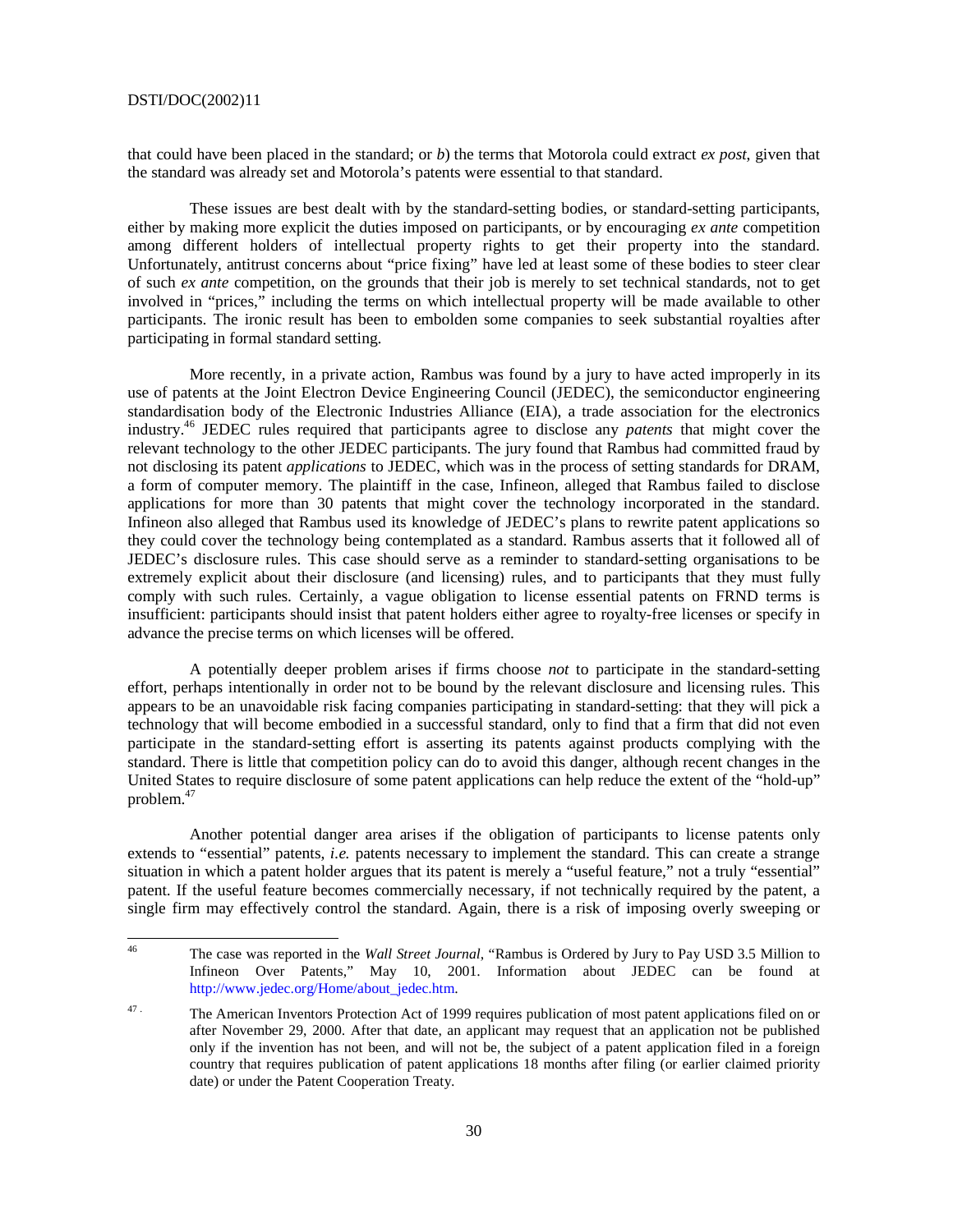unclear requirements on participants: requiring that a broader range of patents be licensed can either discourage R&D (which might otherwise give individual firms a competitive advantage) or participation in the standard-setting process itself. Again, the best way to handle these problems is to be as explicit as possible at the outset as to just which technologies or patents will be considered "essential" *vs*. "optional" or "features."

 At least in the United States, where private antitrust actions are common, there will inevitably be some plaintiffs who attempt to pursue their own private interests, even when the public interest in competition is not served. As long as the Courts follow sound economic principles in deciding these cases, standard-setting efforts should not be impeded. One example of such a case is the action brought by MultiVideo Labs (MVL) against Intel, alleging that Intel was acting improperly with regard to the standard for the Universal Serial Bus (USB).<sup>48</sup> There was no dispute that the USB was an innovation highly beneficial to customers: it allows a great many peripheral devices to connect more simply to personal computers. Intel played a leading role in developing the USB standard. MVL sought to make products that did not comply with the USB specifications, and when the USB standard-setting body refused to certify these products as compliant, MVL sued, alleging that its products were being excluded from the market for anti-competitive reasons. In a strong opinion, the Court ruled against MVL, finding that enforcing the integrity of a standard is pro-competitive. The Court noted that there was nothing preventing MVL from making non-compliant products and claiming that they were superior (assuming this would not be a false or misleading claim); MVL was simply barred from using the USB logo and falsely claiming compliance. The lesson here is that a standard-setting entity, even a dominant firm or a group of competitors, can act to deny non-compliant products from using the brand name or logo associated with the standard.

#### **Cross-licenses**

 Cross-licenses are mutual arrangements between or among rights holders by which each gains rights to make use of intellectual property owned by the other(s). For example, IBM and Motorola might enter into a cross-license to share their patents and/or trade secrets regarding certain technologies for the manufacture of semiconductors. There is no doubt that cross licenses can be a great boon to competition and innovation. The most attractive cross-licenses are those that give each firm considerable *design freedom*, *i.e.* the freedom to design and introduce new products without fear of infringing on the other firm's patents, and without imposing any running royalties. For example, Intel has cross-licenses of this general type with a number of other major firms in the semiconductor industry.

 One cause for concern might be that a firm agreeing to license its *future* patents will have reduced incentive to conduct R&D and obtain such patents, knowing that the cross-licensee would be able to practice these patents. While this concern is perfectly correct as a matter of theory, in practice it appears that the freedom from being held-up (having to pay royalties on patents that have not yet been issued for products designed without knowledge of the relevant patent applications) is far greater, so broad crosslicenses stimulate both innovation and competition.<sup>49</sup> In part this results from the fact that many patents appear to be issued covering technology that others are already practising, or independently deploying, before the patent is granted (and thus disclosed). As noted earlier, this suggests the need for reform of the patent system, a topic beyond the scope of this paper.

<sup>48</sup> See MultiVideo Labs, Inc. vs. Intel Corporation, 98 Civ. 3908 (DLC), US District Court, Southern District of New York, 1998. The author served as an expert witness for Intel in this case.

<sup>49</sup> This same point applies to various "grantback" provisions in licenses, *i.e*. provisions under which the licensee agrees to make certain future patents available to the licensor.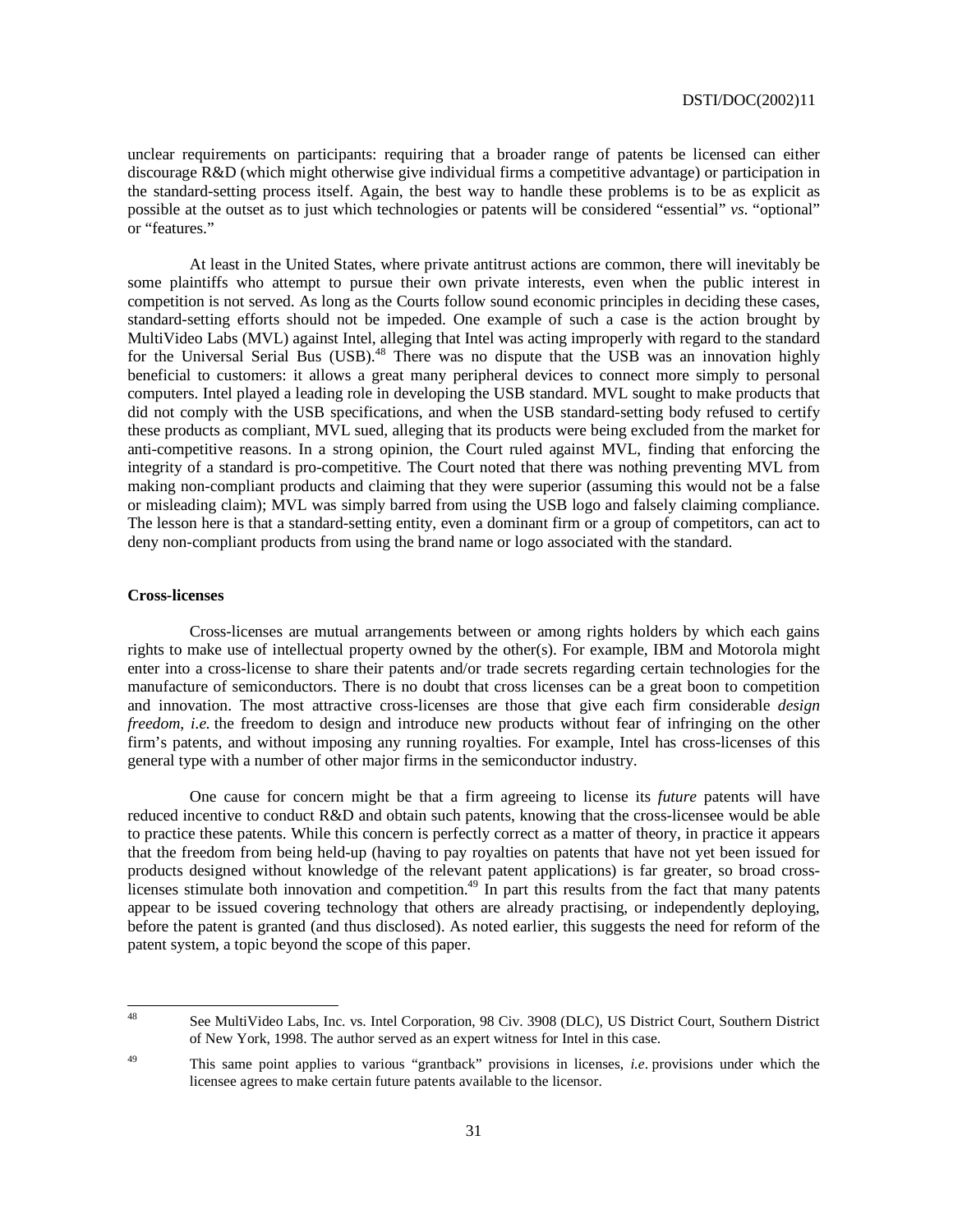Cross-licenses can, however, be abused. The most obvious danger arises when two direct competitors agree to charge running royalties to each other for various patents that they hold. The effect of such royalties will be to raise the price of the final product, since running royalties are a marginal cost. While such royalties might be perfectly reasonable, *e.g.* if each company holds a blocking patent, competitors have an incentive to use such royalties as a means of effectuating a cartel or monopoly outcome. One possible indication of such an anti-competitive plan is an agreement by the two firms to pay royalties even on products that do not infringe on the other's patents. Another red flag is the payment of fixed fees from firm A to firm B as part of a licensing agreement under which firm B then pays running royalties to firm A. This structure can raise firm B's marginal costs, and thus prices, with the fixed fee from A to B compensating B for its elevated costs. Cross-licenses can be anti-competitive if they reduce the ability of one or both firms to compete; one firm may agree to hinder its own ability to compete either *a*) in exchange for valuable consideration, or *b*) in exchange for a like agreement by a rival.

 The use of cross-licenses can also interact with the "refusal to license" issues for dominant firms discussed earlier. The FTC's case against Intel was precisely such a case: the FTC alleged that Intel had monopoly power over microprocessors and was acting anti-competitively by refusing to license certain trade secrets to firms that would not enter into cross-licenses with Intel.<sup>50</sup> As indicated earlier, since Intel was licensing its trade secrets only under certain conditions, this is not simply a matter of Intel exercising its rights not to license intellectual property. However, this issue primarily arose between Intel and its *customers*, and thus had no obvious impact on competition in the market that Intel was alleged to dominate. Indeed, Intel described its conduct as a pro-competitive policy of "IP for IP," which would primarily have the effect of making it more difficult for companies benefiting from Intel's patents and trade secrets from holding up Intel by asserting their patents against Intel. Ultimately, a settlement was reached between the FTC and Intel under which Intel would not withhold trade secrets from a customer in response to a patent suit initiated by that customer so long as that customer agreed not to seek an injunction against Intel for patent infringement.

### Patent pools<sup>51</sup>

 A patent pool involves a single entity (either a new entity or one of the original patent holders) that licenses the patents of two or more companies to third parties as a package. Patent pools, while less common than cross licenses, are another natural way in which companies can combine their patents and thus promote diffusion, even while enhancing the returns to innovation. Generally speaking, patent pools are highly pro-competitive so long as they combine *complementary patents* and not *substitute patents*. 52

 The US Department of Justice has clearly articulated its policy towards patent pools/package licensing in a trio of business review letters regarding an MPEG patent pool and two DVD patent pools. The essence of this approach, which has strong support in economic theory, is that inclusion of truly *complementary* patents in a patent pool is desirable and pro-competitive, but assembly of *substitute* or rival patents in a pool can eliminate competition and lead to elevated license fees. Put differently, the key

<sup>50</sup> 50 See http://www.ftc.gov/os/1999/9908/intel.do.htm. The author served as an expert witness for Intel in this case.

<sup>51</sup> Material in this section is taken in part from Carl Shapiro, "Navigating the Patent Thicket: Cross Licenses, Patent Pools, and Standard-Setting," in *Innovation Policy and the Economy*, Adam Jaffe, Joshua Lerner, and Scott Stern, eds., National Bureau of Economic Research, 2001.

 $52$  For a discussion of patent pools (as well as cross-licensing) reflecting the DOJ position on these issues, see Joel I. Klein, (1997), "Cross-Licensing and Antitrust Law," at http://www.usdoj.gov/atr/public/speeches/1123.htm.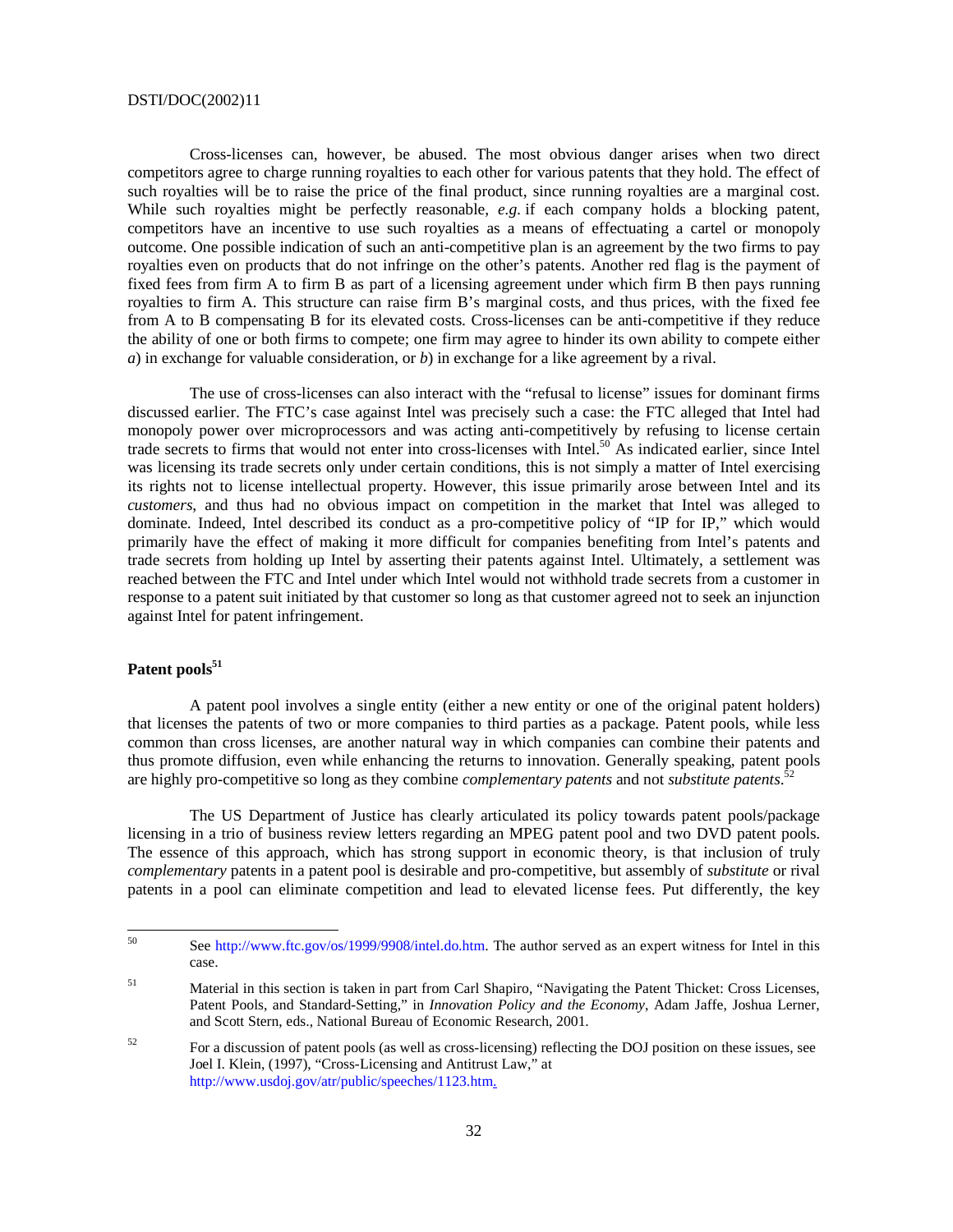distinction in forming a patent pool is that between "blocking" or "essential" patents, which properly belong in the pool, and "substitute" or "rival" patents, which may need to remain separate.

In the MPEG case, $53$  the Department approved the creation of a pool of patents necessary to enable manufacturers to meet the MPEG-2 video compression technology. This pool, encompassing patents from Fujitsu, General Instrument, Lucent, Matsushita, Mitsubishi, Philips, Scientific-Atlanta, Sony, and Columbia University, permits "one-stop shopping" for makers of televisions, digital video disks and players, telecommunications equipment as well as cable, satellite, and broadcast television services. To support their formation of a patent pool, these nine patent holders conducted an extensive search to identify all patents *essential* to the MPEG-2 standard and include them in the pool. The licensing agent for the pool, MPEG LA, will employ an independent patent expert to determine whether a patent in the pool is in fact essential, and whether other patents are essential and thus suitable for inclusion in the pool. As stated by the Department, "the use of the independent-expert mechanism will help ensure that the portfolio will contain only patents that are truly essential to the MPEG-2 standard, weeding out patents that are competitive alternatives to each other."

In the first Digital Versatile Disk (DVD) case,<sup>54</sup> the Department approved a proposal by Philips, Sony, and Pioneer to jointly license patents necessary to make discs and players that comply with the DVD-Video and DVD-ROM standards. Again, only *essential* patents are to be included in the joint licensing program. As with the earlier CD licensing program of Sony and Philips, licenses will be offered by Philips, in this case on behalf of all three firms. Again, an independent patent expert will be employed to ensure that the license only conveys the rights to essential patents. As stated by the Department, "the expert will help ensure that the patent pool does not combine patents that would otherwise be competing with each other." The Department subsequently approved a second joint licensing scheme relating to the DVD-Video and DVD-ROM standards,<sup>55</sup> this one including patents held by Toshiba (the licensing entity), Hitachi, Matsushita, Mitsubishi, Time Warner, and Victor Company of Japan. Note that the effect of these two patent pools appears to be to reduce but not eliminate the complements problem, since there remain two separate pools, not just one: "two-stop shopping," it would appear.

 In contrast to the Department of Justice's approval of these three patent pools, the US Federal Trade Commission in March 1998 challenged a patent pool formed by Summit Technology, Inc. and VisX, Inc. two firms that manufacture and market lasers to perform a new, and increasingly popular, vision correcting eye surgery, photorefractive keratectomy.<sup>56</sup> According to the FTC: "Instead of competing with each other, the firms placed their competing patents in a patent pool and share the proceeds each and every time a Summit or VISX laser is used." The FTC was ostensibly following the same principles employed by the Justice Department, namely to permit the assembly of complementary or essential patents, but not rival patents, into a pool. According to the FTC, the two companies agreed not to license their patents independently. However, the companies in this case argued vigorously that they did indeed have mutually blocking patents, making their pool, Pillar Point Partners, pro-competitive. In August 1998 the two companies settled with the FTC and agreed to lift any restrictions on each other regarding the licensing of their patents; ultimately, their patent pool was dissolved.<sup>57</sup>

<sup>53</sup> See the June 26, 1997 press release, http://www.usdoj.gov/atr/public/press\_releases/1997/1173.htm.

<sup>54</sup> See the December 17, 1998 press release, http://www.usdoj.gov/atr/public/press\_releases/1998/2120.htm.

<sup>55</sup> See the June 10, 1999 business review letter, http://www.usdoj.gov/atr/public/press\_releases/1999/2484.htm.

<sup>56</sup> See the March 24, 1998 press release, http://www.ftc.gov/opa/1998/9803/eye.htm.

 $57$  For a description of the settlement, see the August 21, 1998 press release, http://www.ftc.gov/opa/1998/9808/sumvisx.htm. Despite this settlement, the FTC continued to pursue VisX for allegedly acquiring a key patent by inequitable conduct and fraud by omission on the U.S. Patent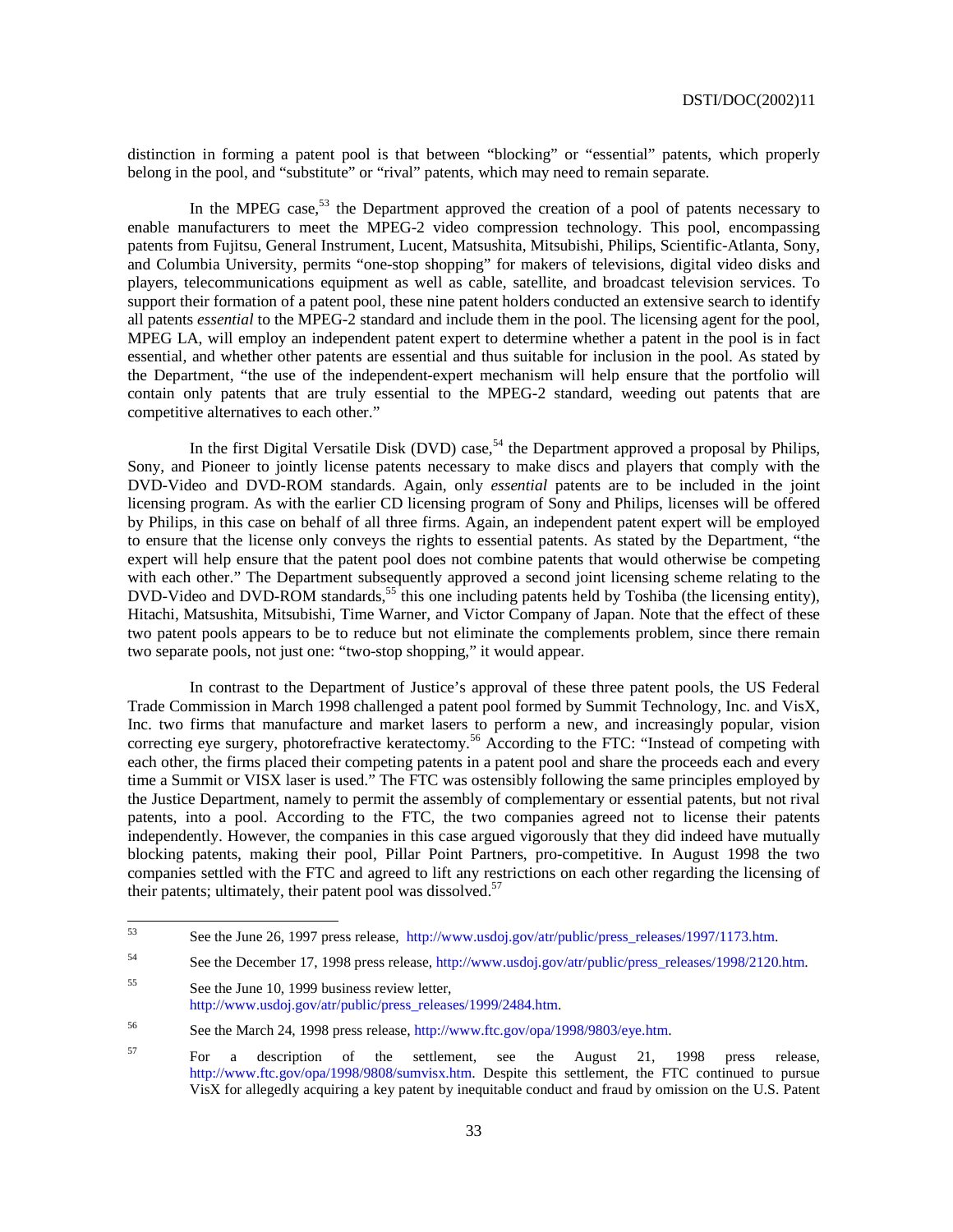The Summit and VisX case raises a number of very interesting and tricky issues regarding patent pools and joint licensing programs. First, if Summit and VisX reasonably believed that their patents blocked each other at the time they formed the pool, was that sufficient to justify the formation of a pool? How hard were they required to look into the validity of each other's claims before agreeing to form Pillar Point Partners? Second, if each firm believed it could, at considerable expense, delay, and risk, invent around the other's patents, should the two firms be prohibited from forming a pool and rather forced to attempt to invent around each other's patents, under the view that the consumer *might* thereby enjoy the benefits of direct competition (although the product might be delayed, or never introduced, in the absence of the pool)? Third, is there competitive harm in placing some potentially rival patents into the pool, assuming that each party in fact controls valid blocking patents, making *some* type of pool procompetitive? Fourth, can the pool be attacked on antitrust grounds based on the argument that a less restrictive alternative, namely a royalty-free cross-license, would have achieved the same legitimate purposes and created additional competition? If so, does it matter in this assessment that Summit and VisX agreed that the pool would license their patents to third parties, something that a cross-license would not permit, unless it contained rather unusual sublicensing rights? These questions, or their analogs, will generally be important in cases involving patent pools.

#### **Patent settlements**

 $\overline{a}$ 

 A final area of interest concerns the limits on patent settlements between rivals. While settlements are generally welcomed by the Courts, and while most licenses and cross-licenses can be regarded as forms of settling patent disputes, the possibility clearly exists for rivals to use the settlement process to restrict competition in ways not merely reflective of their valid intellectual property rights.

 The leading US cases along these lines are the FTC's various actions against settlements between branded pharmaceutical manufacturers and generic challengers.<sup>58</sup> The typical pattern in these cases looks like this: a pharmaceutical manufacturer with a patented, branded drug is facing potential entry by a generic supplier. Generic entry would lead to a significant reduction in prices, to the benefit of consumers. However, the patent holder asserts that the would-be generic entrant infringes its patent, and seeks to block entry. Patent litigation ensues. Then a settlement is reached in which certain consideration passes from the patent holder to the challenger and in which an entry date for the generic supplier is negotiated. The FTC has generally been willing to challenge such agreements if the patent holder makes a payment to the challenger, on the theory that such payments effectively delay generic entry and thus lessen competition. This concern about an incumbent patent holder paying off would-be entrants is not confined to express agreements between branded pharmaceutical companies and generic entrants: a number of mergers can also be regarded as settlements of patent disputes that eliminate actual or potential competitors who are facing patent challenges from incumbents.

 One way to balance the legitimate intellectual property rights of the settling parties with the interests of consumers is to adopt a competition policy that compares consumer benefits under a proposed settlement with consumer benefits from ongoing litigation.<sup>59</sup> Settlements that raise consumer benefits (formally, consumer surplus) are considered pro-competitive. This standard explicitly recognises that some

and Trademark Office. However, an administrative law judge subsequently dismissed this complaint; see the June 4, 1999 press release, http://www.ftc.gov/opa/1999/9906/visx.htm.

<sup>58</sup> Gilbert and Tom (2001) contains an extensive discussion of these cases.

<sup>&</sup>lt;sup>59</sup> A much more complete discussion and more technical analysis of the antitrust limits to patent settlements is available in Carl Shapiro (2001), "Antitrust Limits to Patent Settlements;" see http://haas.berkeley.edu/~shapiro/settle.pdf.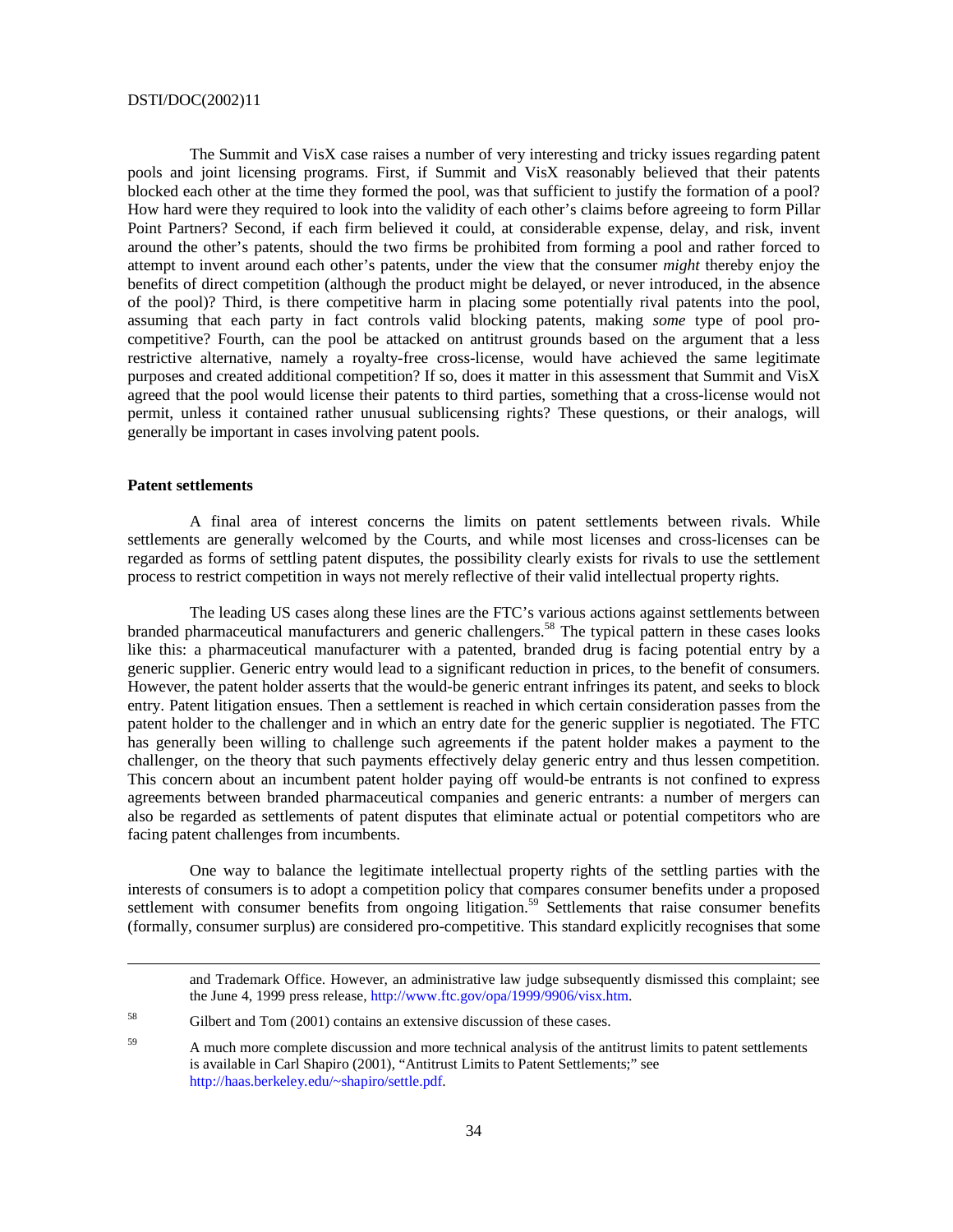patents are weak in the sense that the probability they will be held valid and infringed is low, and that holders of weak patents cannot expect to reach settlements that restrict competition as much as can holders of strong patents. The patent right is probabilistic, not absolute. Put differently, a patent gives its holder the right to *try* to exclude, not the absolute right to exclude.